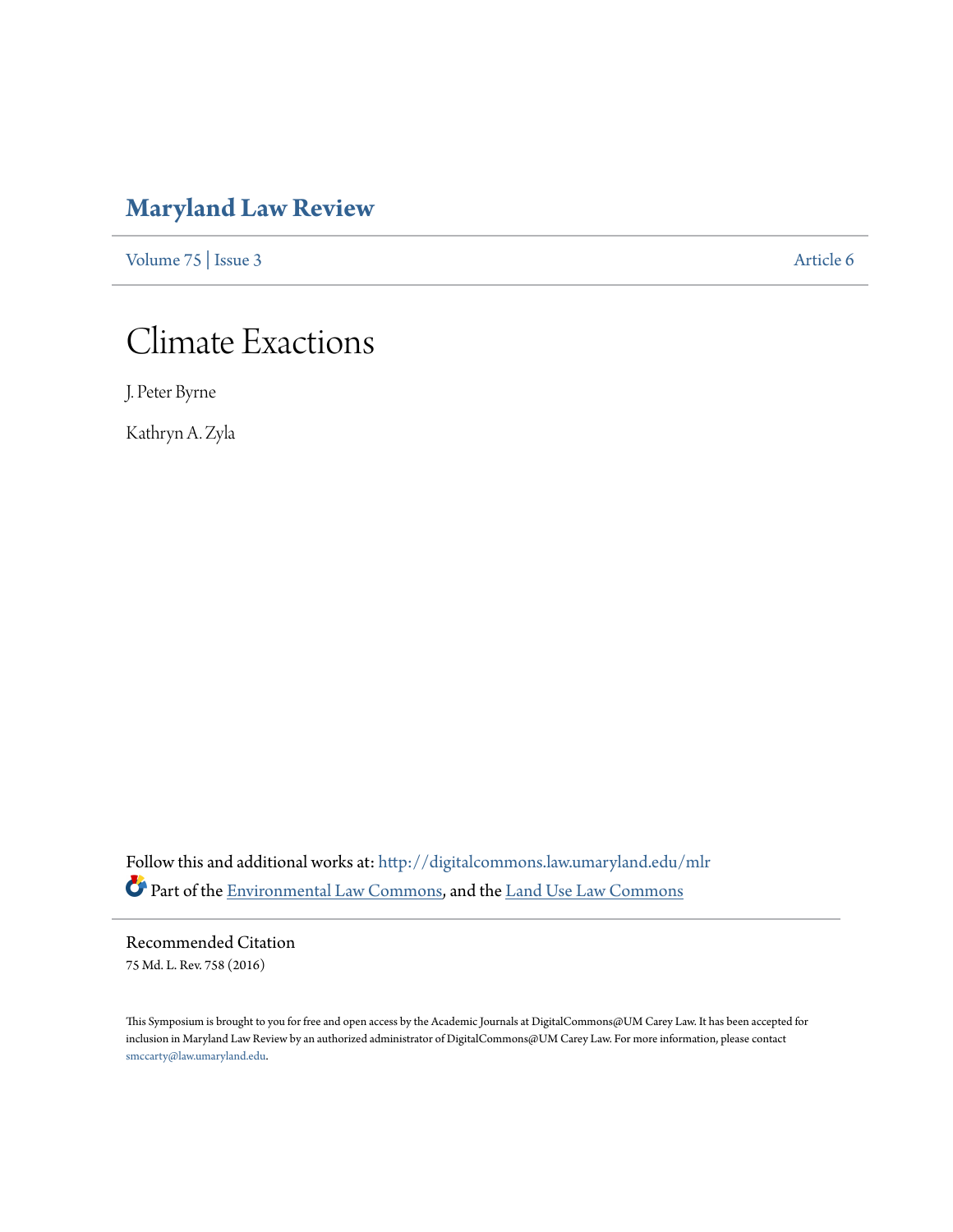# J. PETER BYRNE[∗](#page-1-0) & KATHRYN A. ZYLA[∗∗](#page-1-1)

#### I. INTRODUCTION

Governments at every level need to devise innovative approaches to reduce emissions of greenhouse gases in order to lessen global warming already underway. They also need to fashion measures to help adapt to the inevitable and alarming environmental effects. Efforts are underway at the federal and state levels to reduce emissions from large stationary sources and from vehicles, and to plan for climate adaptation. However, these efforts will have little impact on land use development patterns, which drive transportation choices and reshape natural systems. These patterns are regulated primarily by local planning decisions, which have not historically addressed greenhouse gas emissions or adaptation challenges. However, local governments have significant experience using land use tools to mitigate other development impacts, including those on environmental resources.

Monetary exactions are one such common tool that can force developers to mitigate the climate costs of new development. Local governments commonly impose fees, a type of monetary exaction, on new development to offset public costs that such development will impose. This Essay argues that monetary fees offer significant potential as a tool to help local governments manage land development's contribution to climate change. Such "climate exactions" can put a price on the carbon emissions from new development and also on development that reduces the natural resiliency of the jurisdiction to the effects of climate change, such as sealevel rise. Thus, for example, a town might permit development of residences in a location distant from the town center and not served by public transit, but charge a monetary fee based on anticipated automobile emissions. Analogously, if a state agency predicts that the location of the development will become a wetland due to sea-level rise in the future, the town could charge an additional fee based on probable loss of future wetlands. While no jurisdiction has yet imposed exactions explicitly to

<span id="page-1-0"></span><sup>© 2016</sup> J. Peter Byrne & Kathryn A. Zyla.

<span id="page-1-1"></span><sup>∗</sup> Professor of Law, Georgetown University Law Center, and Faculty Director, Georgetown Climate Center. The authors offer sincere thanks for helpful comments to Vicki Arroyo, Alice Kaswan, and Christopher Serkin, and to John Echeverria for organizing yet another stimulating Takings Conference.

<sup>∗∗</sup> Deputy Director, Georgetown Climate Center.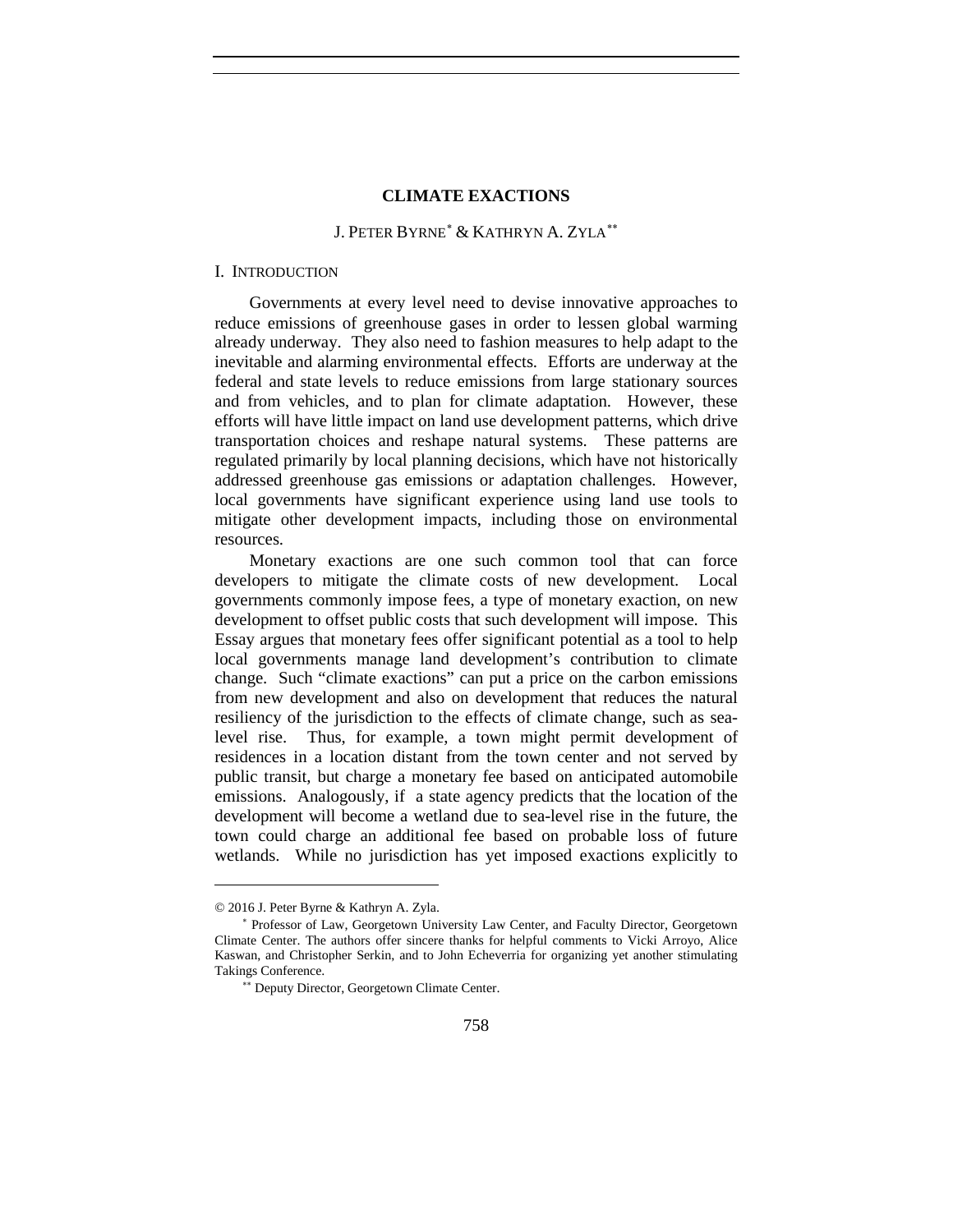address such climate problems, the strategy is commonly used to address a variety of other negative externalities and public services needs and provides a promising legal template for climate concerns.

In addition to describing how such climate exactions might work, the Essay argues that using exactions to address climate concerns is consistent with the United States Supreme Court's constitutional takings framework, including the Court's recent exactions decision in *Koontz v. St. Johns River*  Water Management District.<sup>[1](#page-2-0)</sup> The Essay also argues that exactions are an appropriate and feasible approach for local governments in our federal system.<sup>[2](#page-2-1)</sup> It suggests that California provides an especially inviting legal context for local governments to experiment with climate exactions.<sup>[3](#page-2-2)</sup>

# II. WHY "CLIMATE EXACTIONS"?

As demonstrated by the global climate agreement negotiated in Paris in December  $2015<sup>4</sup>$  $2015<sup>4</sup>$  $2015<sup>4</sup>$ , the urgent need to reduce emissions of greenhouse gases contributing to climate change is widely understood. In the United States, climate change is expected to cause increased water scarcity, more frequent and intensive heat waves, particularly in cities, sea-level rise and storm surges threatening coastal homes and infrastructure, and other impacts.<sup>[5](#page-2-4)</sup> Many of these changes are beginning already, and they are expected to become worse over time.<sup>[6](#page-2-5)</sup> Emissions of greenhouse gases produced by the burning of fossil fuels—for example, in our power plants, factories, vehicles, and homes—are the primary contributors to climate change.<sup>[7](#page-2-6)</sup> Although communities will inevitably have to develop strategies to deal with unavoidable climate impacts, it is equally important to lessen these impacts by reducing the emissions driving them.

Many national and state efforts to reduce greenhouse gas ("GHG") emissions focus on the power sector (for example, the Clean Power Plan, finalized by the U.S. Environmental Protection Agency in June  $2015^8$  $2015^8$ ), a logical place to start given the sector's large contribution to  $CO<sub>2</sub>$ 

<sup>1.</sup> 133 S. Ct. 2586 (2013). *See infra* Part II.

<sup>2.</sup> *See infra* Part V.

<sup>3.</sup> *See infra* Part VI*.* 

<span id="page-2-3"></span><span id="page-2-2"></span><span id="page-2-1"></span><span id="page-2-0"></span><sup>4.</sup> United Nations Framework Convention on Climate Change, Negotiation Updates COP 21/CMP 11, http://unfccc.int/meetings/paris\_nov\_2015/in-session/items/9320.php (lasted visited Dec. 12, 2015).

<span id="page-2-4"></span><sup>5.</sup> U.S. GLOBAL CHANGE RESEARCH PROGRAM, GLOBAL CLIMATE CHANGE IMPACTS IN THE UNITED STATES: HIGHLIGHTS 7–9, 14–16 (2009), http://data.globalchange.gov/assets/4e/16/df9a1659784131dcd1ea020bce19/20page-highlightsbrochure.pdf.

<sup>6.</sup> *Id.* at 8–11.

<sup>7.</sup> *Id.* at 6.

<span id="page-2-7"></span><span id="page-2-6"></span><span id="page-2-5"></span><sup>8.</sup> Carbon Pollution Emission Guidelines for Existing Stationary Sources: Electric Utility Generating Units, 80 Fed. Reg. 64,662 (Oct. 23, 2015) (to be codified at 40 C.F.R. pt. 60).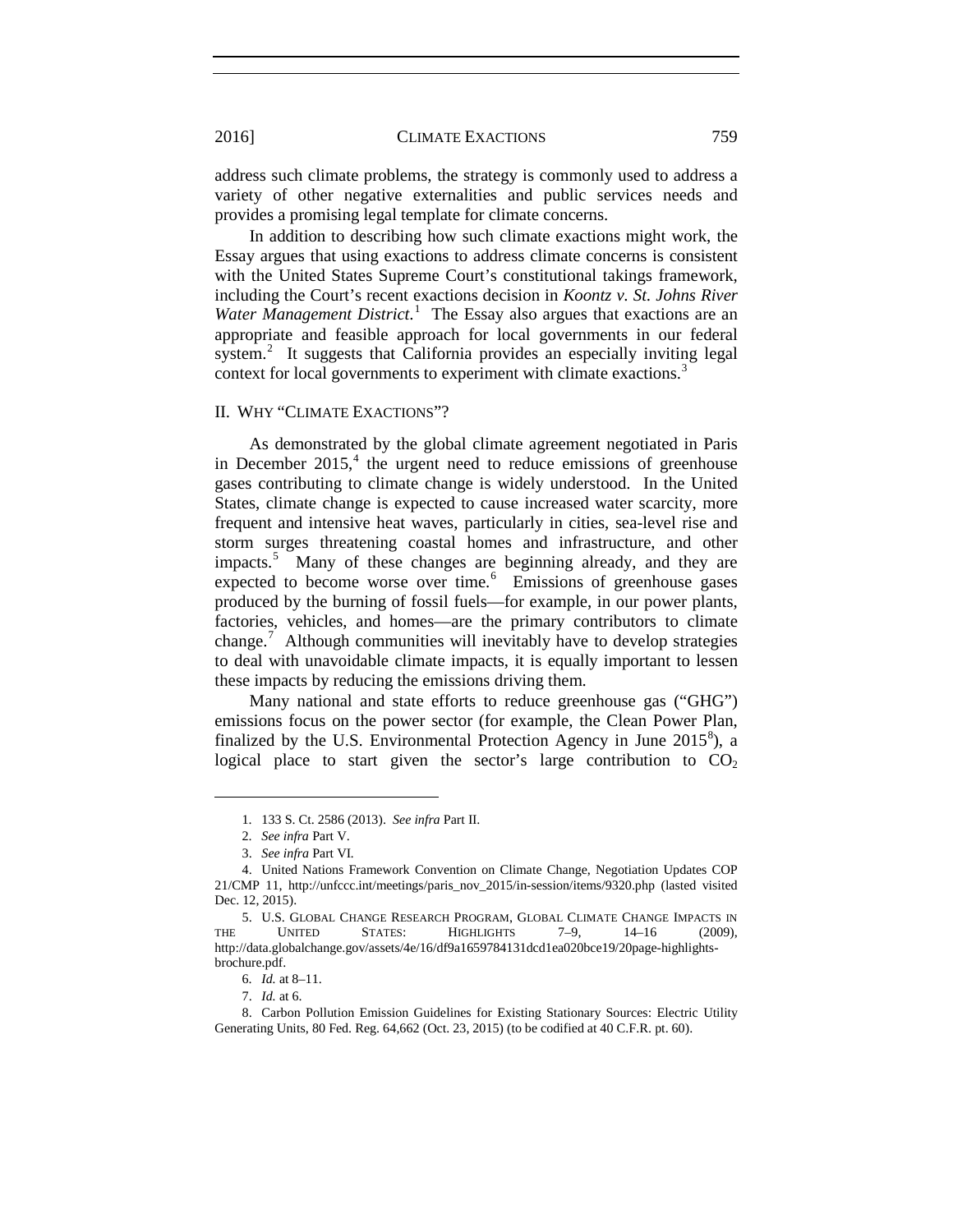emissions,<sup>[9](#page-3-0)</sup> relatively few sources, and the well-established regulatory system under which power companies already operate. However, emissions from transportation make up thirty-three percent of  $CO<sub>2</sub>$  emissions nationally and are growing.<sup>[10](#page-3-1)</sup> Policies must also address this much more diffuse source of emissions.<sup>[11](#page-3-2)</sup>

While many efforts to reduce transportation emissions focus on vehicle technology (e.g., vehicle fuel economy and GHG standards issued by EPA and the National Highway Traffic Safety Administration in  $2010^{12}$  $2010^{12}$  $2010^{12}$ ) and fuel content, less emphasis has been placed on the role of land development in emissions reduction policy. Yet land use drives decisions about where people travel, how far, and by what mode, and therefore has a significant effect on transportation emissions. Low density development with rigid zoning restrictions, better known as "sprawl," needs to be severely restricted to reduce emissions.<sup>[13](#page-3-4)</sup> A 2009 study found that aggressively implementing a full range of strategies aimed at reducing vehicle miles traveled could reduce on-road GHG emissions by eighteen to twenty-four percent by 2050, and many of these strategies (e.g., expanded transit service, investments in land use) are in the hands of local planners and policymakers.<sup>[14](#page-3-5)</sup>

<span id="page-3-7"></span>Development not only contributes to GHG emissions, but also affects the land's ability to respond to the impacts of climate change. For example, engineered structures like sea walls can damage beaches and wetlands; encourage even greater development behind the wall, leading to increased risks of catastrophic failure; and increase flooding and erosion of neighboring properties, all of which decrease the community's ability to respond effectively to rising sea levels.<sup>[15](#page-3-6)</sup> If we are to be successful in addressing development's role in climate change, we will have to address both its contributions to emissions and its effect on climate resilience.

<span id="page-3-0"></span><sup>9.</sup> *U.S. Greenhouse Gas Inventory Report: 1990–2013*, U.S. ENVTL. PROT. AGENCY (Sept. 11, 2015), http://www3.epa.gov/climatechange/ghgemissions/usinventoryreport.html.

<span id="page-3-1"></span><sup>10.</sup> Vicki Arroyo & Kathryn A. Zyla, *Transportation Policy*, *in* CLIMATE CHANGE AND PUBLIC HEALTH 303 (Barry S. Levy & Jonathan A. Patz eds., 2015).

<sup>11.</sup> *See generally id.* at 303–13.

<span id="page-3-3"></span><span id="page-3-2"></span><sup>12.</sup> Light-Duty Vehicle GHG Emission Standards and Corporate Average Fuel Economy Standards, 75 Fed. Reg. 25, 324 (May 7, 2010) (to be codified at 40 C.F.R. pts. 85, 86, 600 and 49 C.F.R. pts. 531, 533, 536–38).

<span id="page-3-4"></span><sup>13.</sup> Peter Calthorpe presents an excellent planning study of how promoting walkable, mixeduse communities linked in regional transportation systems can effectively address climate change in *Urbanism in the Age of Climate Change*. PETER CALTHORPE, URBANISM IN THE AGE OF CLIMATE CHANGE (2011). He makes a strong case that such urbanism is "our single most potent weapon against climate change, rising energy costs, and environmental degradation." *Id.* at 17.

<span id="page-3-5"></span><sup>14.</sup> CAMBRIDGE SYSTEMATICS, INC., MOVING COOLER: AN ANALYSIS OF TRANSPORTATION STRATEGIES FOR REDUCING GREENHOUSE GAS EMISSIONS (2009), http://www.fta.dot.gov/documents/MovingCoolerExecSummaryULI.pdf.

<span id="page-3-6"></span><sup>15.</sup> JESSICA GRANNIS, ADAPTATION TOOL KIT: SEA-LEVEL RISE AND COASTAL LAND USE 6 (2011).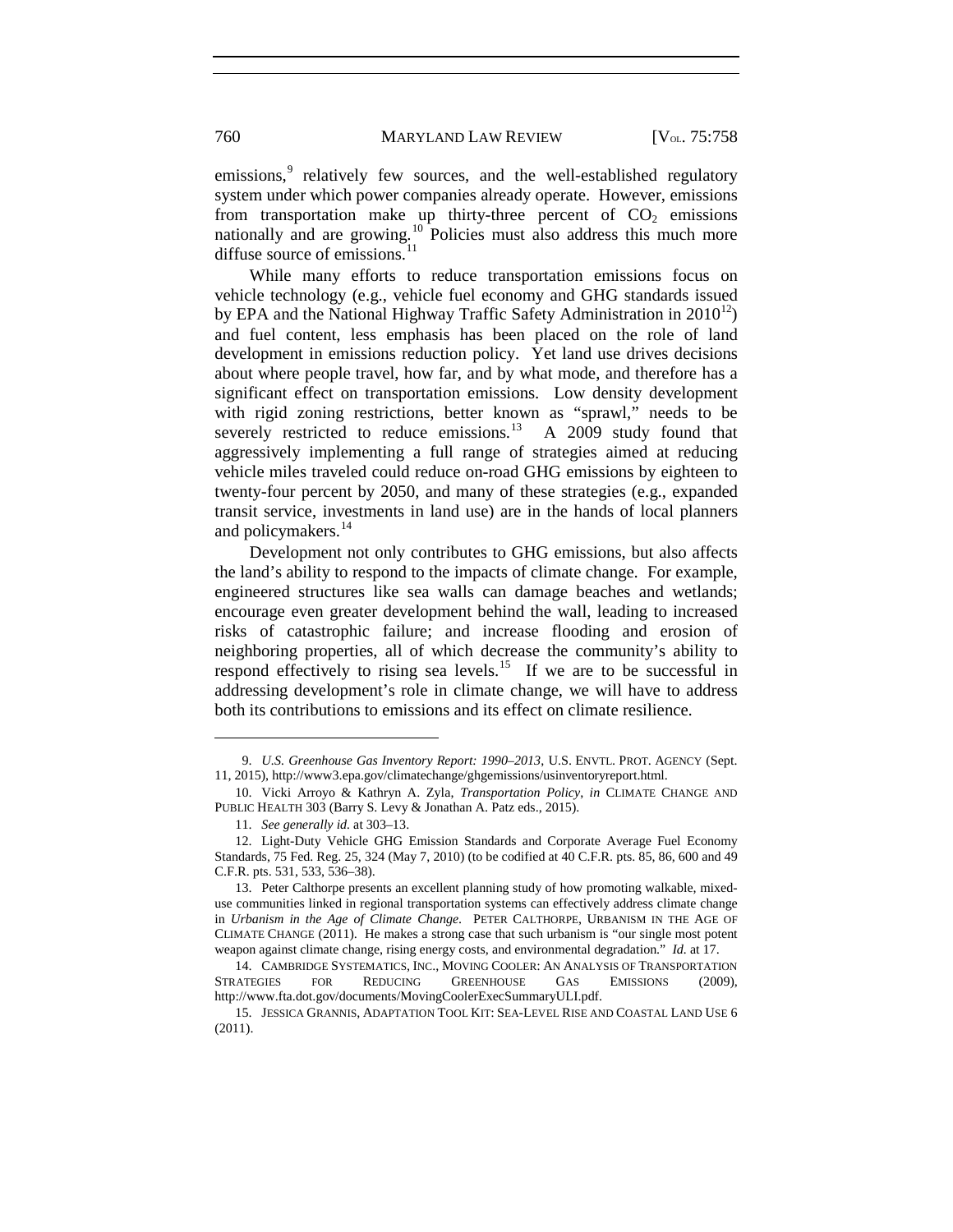While much is being done at the federal and state levels to reduce emissions from large stationary sources<sup>[16](#page-4-0)</sup> and from vehicles,<sup>[17](#page-4-1)</sup> these strategies will have little impact on the land use patterns that drive transportation decisions. Rather, local policies and planning decisions, which have not historically taken on GHG emissions explicitly, influence these patterns. Local governments oversee land use decisions and build and maintain roads, transit systems, bicycle paths, and sidewalks. They influence not only where people travel, but also how they travel, and for how long.<sup>18</sup> In addition, while stationary sources like power plants are already part of an existing national regulatory regime for air emissions and other pollutants, it is much harder to get a handle on emissions from many small, distributed sources of emissions like buildings and transportation, and much harder to address these sources at a national (or even state) level. Local governments hold the levers needed to shift development to lower emission practices, and can do so in a way that makes sense within the context of their own jurisdictions.

Local governments have significant experience employing land use tools to mitigate other impacts, including environmental concerns.<sup>[19](#page-4-3)</sup> In 1926, the Supreme Court blessed the use of zoning by local governments in *Village of Euclid v. Ambler Realty Co.*,<sup>[20](#page-4-4)</sup> concluding that the strategy is a reasonable extension of local police power.<sup>21</sup> Local jurisdictions now regularly use zoning to minimize environmental harms and other negative impacts of development. Over time, they have added to this toolkit, developing strategies like exactions of land or money, and planned unit developments to provide communities with a greater ability to manage and mitigate the impacts of land use in their neighborhoods. Local governments therefore have the opportunity, the legal authority, and access to the tools needed to drive emissions reductions from development and protect the adaptive capacity of land in a way that other levels of government do not.

There are well-known challenges with local decisionmaking, however. For example, competition among jurisdictions for new development and economic growth could lead to more lax environmental standards.<sup>22</sup> For this reason and others, there are still important roles for state, regional, and

<span id="page-4-0"></span><sup>16.</sup> *See, e.g.*, *Clean Power Plan: What EPA is Doing*, U.S. ENVTL. PROT. AGENCY (July 17, 2015), http://www2.epa.gov/carbon-pollution-standards/what-epa-doing.

<span id="page-4-1"></span><sup>17.</sup> *See, e.g.*, *Cars and Light Trucks: Vehicle Standards and Regulations*, U.S. ENVTL. PROT. AGENCY (Oct. 23, 2015), http://www.epa.gov/otaq/standards.htm.

<sup>18.</sup> *See* CALTHORPE, *supra* note [13,](#page-3-7) 22–23.

<span id="page-4-4"></span><span id="page-4-3"></span><span id="page-4-2"></span><sup>19.</sup> *See generally* JOHN R. NOLON, PROTECTING THE ENVIRONMENT THROUGH LAND USE LAW: STANDING GROUND (2014).

<sup>20.</sup> 272 U.S. 365 (1926).

<sup>21.</sup> *Id.* at 397.

<span id="page-4-6"></span><span id="page-4-5"></span><sup>22.</sup> *See, e.g.*, Benjamin J. Richardson, *Local Climate Change Law*, *in* LOCAL CLIMATE CHANGE LAW: ENVIRONMENTAL REGULATION IN CITIES AND OTHER LOCALITIES 3, 16 (Benjamin J. Richardson ed., 2012).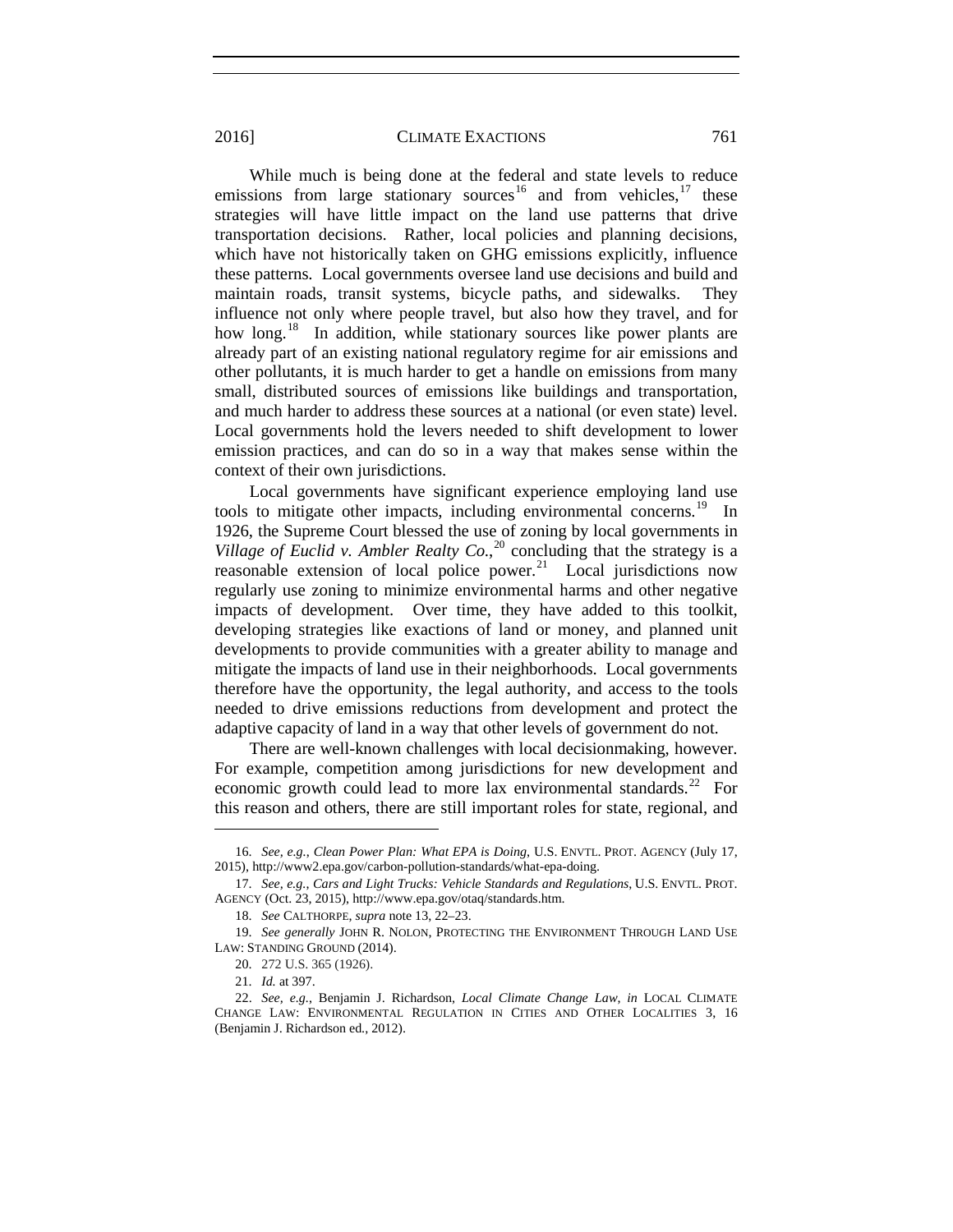national policies that address climate change.<sup>[23](#page-5-0)</sup> However, these regional and state-level efforts do not change the unique role that local government plays in driving development choices.

Many local governments have already taken climate change on as an issue of local significance. Sixty-six U.S. cities have signed onto the Compact of Mayors' 2014 agreement<sup>[24](#page-5-1)</sup> to reduce city-level emissions and vulnerability to climate change<sup>[25](#page-5-2)</sup> and countless jurisdictions across the country have developed climate action plans, adaptation plans, or both.<sup>[26](#page-5-3)</sup> These jurisdictions have committed to using the tools at their disposal to address climate change.

As local governments contemplate the risks posed by climate change, many may want to take vigorous regulatory action to reduce emissions or avoid losses from consequent sea-level rise or storm surges.<sup>[27](#page-5-4)</sup> The most direct regulatory approach would be to prohibit new development that increases emissions or lessens the capacity of the community to adapt to the effects of climate change. Thus, for example, a local government might prohibit development in areas not served by public transit in order to limit emissions from new automobile traffic, or in areas reasonably predicted to be submerged by rising seas during the expected useful life of the development. While arguably effective to meet their public goals, such measures raise serious distributional concerns. They could render land previously planned for development valueless or nearly so. Affected private owners could be expected to wage vigorous political opposition to protect their interests, and other citizens may see the regulatory "wipeouts" of such investments as unfair. Moreover, a jurisdiction may not have sufficient growth capacity in areas either walkable or served by transit nor the resources to expand low-carbon transit infrastructure.

<span id="page-5-0"></span><sup>23.</sup> *See* Alice Kaswan, *Climate Adaptation and Land Use Governance: The Vertical Axis*, 39 COLUM. J. ENVTL. L. 390 (2014); *see also* William W. Buzbee, *Urban Sprawl, Federalism, and the Problem of Institutional Competence,* 68 FORDHAM L. REV. 57 (1999).

<span id="page-5-1"></span><sup>24.</sup> *Cities Committed to the Compact of Mayors*, COMPACT OF MAYORS, http://compactofmayors.org/cities/ (last visited Nov. 11, 2015).

<span id="page-5-2"></span><sup>25.</sup> *Compact of Mayors*, ICLEI LOCAL GOV'TS FOR SUSTAINABILITY, http://www.iclei.org/compactofmayors.html (last visited Dec. 15, 2015).

<span id="page-5-3"></span><sup>26.</sup> *See, e.g.*, *Climate Action Plans: Local Examples*, INST. FOR LOCAL GOV'T, http://www.ca-ilg.org/post/climate-action-plans-local-examples (last visited Dec. 15, 2015); *Example City Climate Plans*, SUSTAINABLE REVOLUTION LONGMONT, http://www.srlongmont.org/examples-of-city-climate-action-plans.html (last visited Dec. 15, 2015); State and Local Adaptation Plans, GEO. CLIMATE CTR., Local Adaptation Plans, GEO. CLIMATE http://www.georgetownclimate.org/adaptation/state-and-local-plans (last visited Dec. 21, 2015).

<span id="page-5-4"></span><sup>27.</sup> On land use tools for addressing sea-level rise caused by climate change, see J. Peter Byrne & Jessica Grannis, *Coastal Retreat Measures*, *in* THE LAW OF ADAPTATION TO CLIMATE CHANGE 267–306 (Michael B. Gerrard & Katrina Fischer Kuh eds., 2012).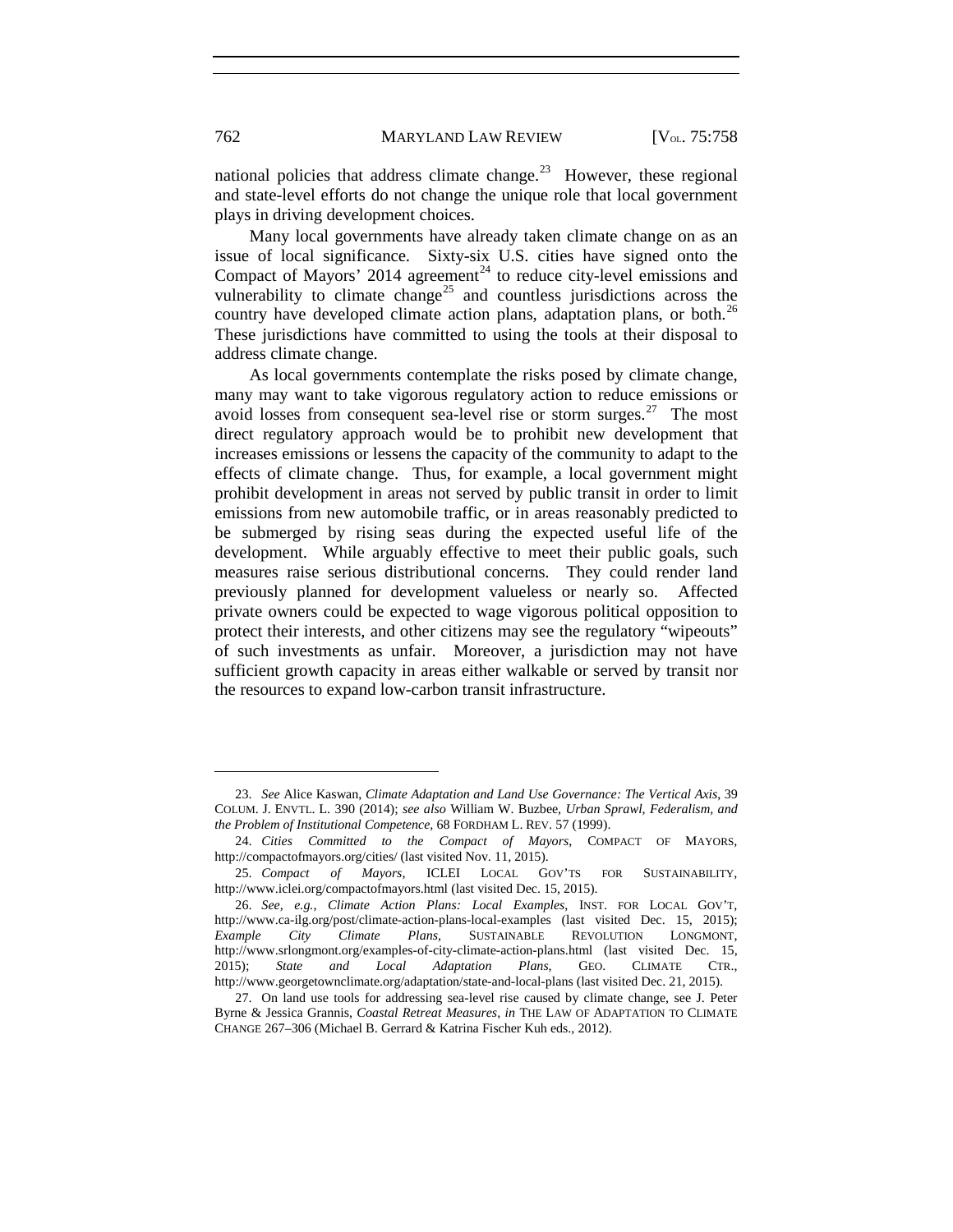Such starkly prohibitive measures also may expose the local government to liability for a regulatory taking.<sup>[28](#page-6-0)</sup> The Supreme Court construes the Takings Clause of the Fifth Amendment to require the government to pay "just compensation" not just when it expropriates or physically occupies land but also when regulations of use go "too far."[29](#page-6-1) Although many elements of the doctrine developed under this construction are confusing and inconsistent, it is reasonably clear that sudden changes in land use regulation that impose large losses on a small number of property owners are at risk of being judged to be regulatory takings.<sup>[30](#page-6-2)</sup> Indeed, in what might be considered the first sea-level rise takings case, involving the South Carolina Coastal Council's prohibition of new construction seaward of an erosion line, the Supreme Court invented a new rule providing that when a regulation eliminates all economic value from a parcel of land, it will be deemed a regulatory taking without any consideration of the public justification for such a regulation. $31$ 

<span id="page-6-5"></span>The costs of litigating regulatory takings claims, let alone paying large compensation awards, are daunting for local governments, and lawyers for property owners are well aware of this vulnerability. For these reasons, land use regulators have sought other means to discourage new developments that will exacerbate climate problems.<sup>[32](#page-6-4)</sup> One promising approach that has not yet been applied to carbon emissions or adaptation is the use of monetary exactions. Climate exactions could condition new development upon payment for its impact on greenhouse gas emissions or

<span id="page-6-0"></span><sup>28.</sup> Takings problems arising from regulatory efforts to adapt to climate change are discussed in J. Peter Byrne, *The Cathedral Engulfed: Sea-Level Rise, Property Rights, and Time*, 73 LA. L. REV. 69 (2012); *see also* James G. Titus, *Rising Seas, Coastal Erosion, and the Takings Clause: How to Save Wetlands and Beaches Without Hurting Property Owners*, 57 MD. L. REV. 1279 (1998).

<sup>29.</sup> Pa. Coal Co. v. Mahon, 260 U.S. 393, 415 (1922).

<span id="page-6-2"></span><span id="page-6-1"></span><sup>30.</sup> "In engaging in these essentially ad hoc, factual inquiries, the Court's decisions have identified several factors that have particular significance. The economic impact of the regulation on the claimant and, particularly, the extent to which the regulation has interfered with distinct investment-backed expectations are, of course, relevant considerations*.*"Penn Cent. Transp. Co. v. New York City, 438 U.S. 104, 124 (1978). *See* Frank I. Michelman*, Property, Utility, and Fairness: Comments on the Ethical Foundations of "Just Compensation" Law*, 80 HARV. L. REV. 1165, 1229–34 (1967).

<sup>31.</sup> Lucas v. S.C. Coastal Council, 505 U.S. 1003, 1019, 1027 (1992).

<span id="page-6-4"></span><span id="page-6-3"></span><sup>32.</sup> Perhaps the most ambitious legislative effort specifically to address reduction of greenhouse gas emissions from land use planning has been California's Sustainable Communities and Climate Protection Act, often referred to as S.B. 375. 2008 Cal. Stat. 5065 (codified in scattered sections of CAL. GOVT. CODE and PUB. RES. CODE). The Act requires regional transportation plans to address how future transportation investment can help meet greenhouse gas emissions targets and provides incentives for localities to plan and zone for new development consistent with these goals. The Act combines ambitious goals, complex interactions among multiple state agencies and local governments, and incentives with uncertain force. *See* Dorothy J. Glancy, *Vehicle Miles Travelled and Sustainable Communities*, 46 MCGEORGE L. REV. 23 (2014); Alexandra Lampert, *California's Fight Against Global Warming: Finally Getting Smart About Sprawl?*, 20 STAN. L. & POL. REV. 193 (2009).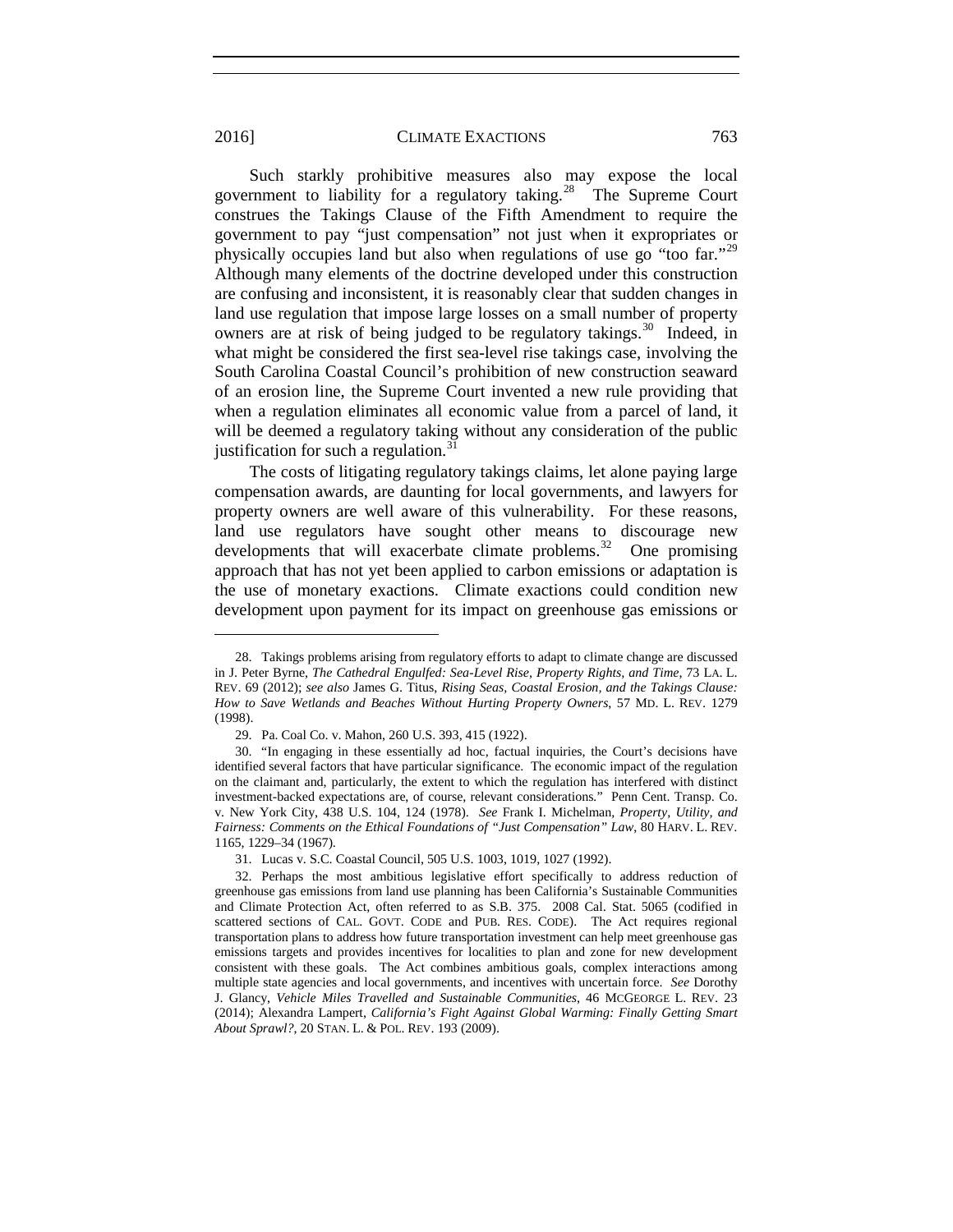the jurisdiction's resilience to the impacts of climate change, and the funds used to mitigate the impact. For example, the granting of a permit for development of land that lacks a public transit connection could be conditioned on the payment reflecting the social costs of the carbon that would be emitted from the automobiles of the residents; the proceeds could be used to support low-carbon transit options in other parts of the jurisdiction.

An exaction can be understood as a required conveyance to the government of money or real property in exchange for the grant of a discretionary development permit.<sup>33</sup> The justification for the exaction is that the government can and will use the property to mitigate some public harm from the proposed development. The use of exactions in the land development process dates back to at least the 1950s when local governments required developers to donate roads within subdivisions in exchange for approval of the subdivision plat.<sup>[34](#page-7-1)</sup> Exactions became far more common during the 1960s and 1970s, as discretionary permitting grew to address public concerns about suburban growth, property taxes, and environmental harms.<sup>35</sup> Today, despite decades of scholarly criticism,<sup>[36](#page-7-3)</sup> exactions are a ubiquitous feature of the development process, requiring conveyances or fees to remedy increased traffic, overburdened schools and parks, and a growing lack of affordable housing, among myriad other needs. Exactions permit developments to go forward despite their generation of public harms because they provide the means to mitigate those harms.

<span id="page-7-5"></span>The law governing exactions has grown throughout this period to reach a current state of maturity. Early state court cases focused on the power of local governments to require exactions without explicit state delegations of authority. $37$  As regulatory tools, exactions need to address solely the effects on the public of granting the permit, rather than merely raise revenue for general public needs. As a consequence, local governments have to show that the exactions will address some harm reasonably attributable to the permitted development. State courts

<span id="page-7-0"></span><sup>33.</sup> *See, e.g.,* Mark Fenster, *Takings Formalism and Regulatory Formulas: Exactions and the Consequences of Clarity*, 92 CAL. L. REV. 609, 623–24 (2004).

<span id="page-7-1"></span><sup>34.</sup> *See* R. Marlin Smith, *From Subdivision Improvement Requirements to Community Benefit Assessments and Linkage Payments: A Brief History of Land Development Exactions*, 50 LAW & CONTEMP. PROBS. 5, 6 (1987).

<span id="page-7-2"></span><sup>35.</sup> *See* Ronald H. Rosenberg, *The Changing Culture of American Land Use Regulation: Paying for Growth with Impact Fees*, 59 SMU L. REV. 177 (2006).

<span id="page-7-3"></span><sup>36.</sup> *See, e.g.*, Robert C. Ellickson, *Suburban Growth Controls: An Economic and Legal Analysis*, 86 YALE L.J. 385, 465–67, 510 (1977) (criticizing exactions as unfair and inefficient burdens imposed by cartels of current homeowners).

<span id="page-7-4"></span><sup>37.</sup> *See, e.g.*, Ayers v. City Council of L.A., 207 P.2d 1, 5 (Cal. 1949); Call v. City of West Jordan, 606 P.2d 217, 218–19 (Utah 1979).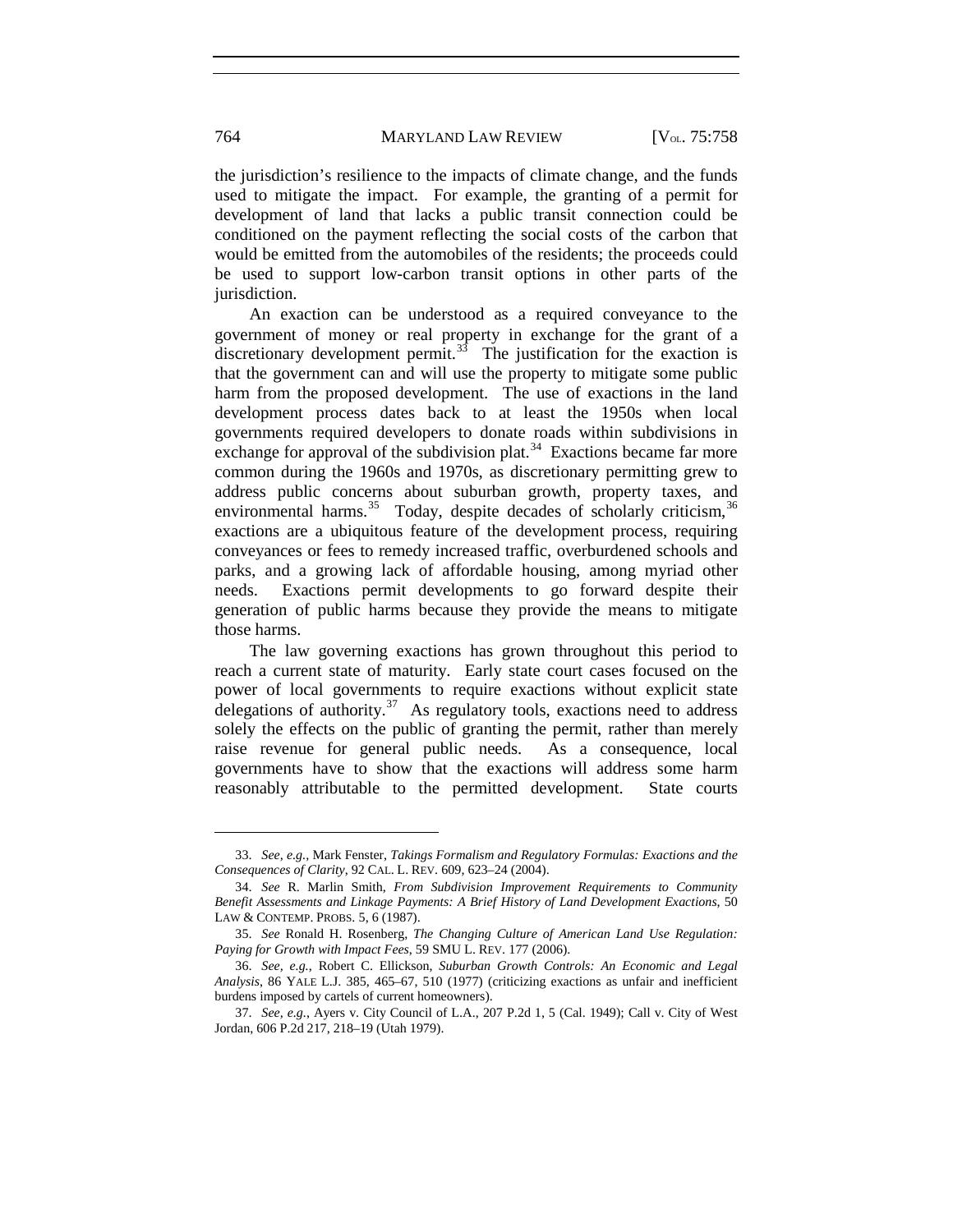developed doctrine through the 1980s that implemented this requirement with varying degrees of strictness.<sup>[38](#page-8-0)</sup>

The United States Supreme Court subsequently entered the field in the well-known *Nollan v. California Coastal Commission*<sup>[39](#page-8-1)</sup> and *Dolan v. City of Tigard*<sup>[40](#page-8-2)</sup> decisions. These cases fashioned a federal constitutional floor for exactions, requiring that every exaction have an "essential nexus" with a public harm justifying regulation<sup>[41](#page-8-3)</sup> and that the value of the property exacted be "roughly proportional" to the degree of harm threatened by the proposed development.<sup>42</sup> These decisions rejected more easygoing approaches to evaluating exactions used by some state courts and limited the flexibility in bargaining between local regulators and developers.<sup>43</sup> But they also had the effect of cementing the appropriateness of exactions for many public harms resulting from development, so long as the nexus and proportionality requirements were met. Thus, the two cases taken together approved the use of exactions to address the impairment of public viewsheds, increased vehicular traffic, and additional runoff into a stream from paving adjacent land.

Monetary exactions have become a particularly important form of exaction. Rather than conveying to the government an interest in real property, the developer pays the government an equivalent in money, which the government then spends to mitigate the public harm attributable to the development.<sup>[44](#page-8-6)</sup> Monetary exactions, or "development impact fees," have grown in prominence because they offer distinct advantages over "in kind" exactions both to government and to developers.<sup>45</sup> Exactions of real property may come in parcels that are too awkwardly sized or located to address legitimate needs. Impact fees can be assessed for a wider range of community needs than can land exactions, and the proceeds can be pooled and applied more easily to off-site community needs generated by the new development. Thus, impact fees play a role in financing new capital

<span id="page-8-1"></span><span id="page-8-0"></span><sup>38.</sup> *Compare* Pioneer Trust & Sav. Bank v. Mount Prospect, 176 N.E. 2d 799 (Ill. 1961) (strict test for reasonableness) *with* Assoc. Home Builders v. City of Walnut Creek, 484 P.2d 606 (Cal. 1971) (lenient test for reasonableness).

<sup>39.</sup> 483 U.S. 825 (1987).

<sup>40.</sup> 512 U.S. 374 (1994).

<sup>41.</sup> *Id.* at 386; *Nollan*, 483 U.S. at 837.

<sup>42.</sup> *Dolan*, 512 U.S. at 391.

<span id="page-8-5"></span><span id="page-8-4"></span><span id="page-8-3"></span><span id="page-8-2"></span><sup>43.</sup> *See* Lee Anne Fennell, *Hard Bargains and Real Steals: Land Use Exactions Revisited*, 86 IOWA L. REV. 1 (2000); David A. Dana, *Land Use Regulation in an Age of Heightened Scrutiny,* 75 N.C. L. REV. 1243 (1997).

<span id="page-8-6"></span><sup>44.</sup> Monetary exactions as regulatory tools to mitigate specific harms can be distinguished from taxes designed primarily to raise general revenue even though taxes may be adopted with specific incentive effects. *See, e.g*., Sinclair Paint Co. v. State Bd. of Equalization, 937 P.2d 1350, 1355 (Cal. 1997).

<span id="page-8-7"></span><sup>45.</sup> *See* JULIAN CONRAD JUERGENSMEYER & THOMAS. E. ROBERTS, LAND USE PLANNING AND DEVELOPMENT LAW 318–21 (3d ed. 2013).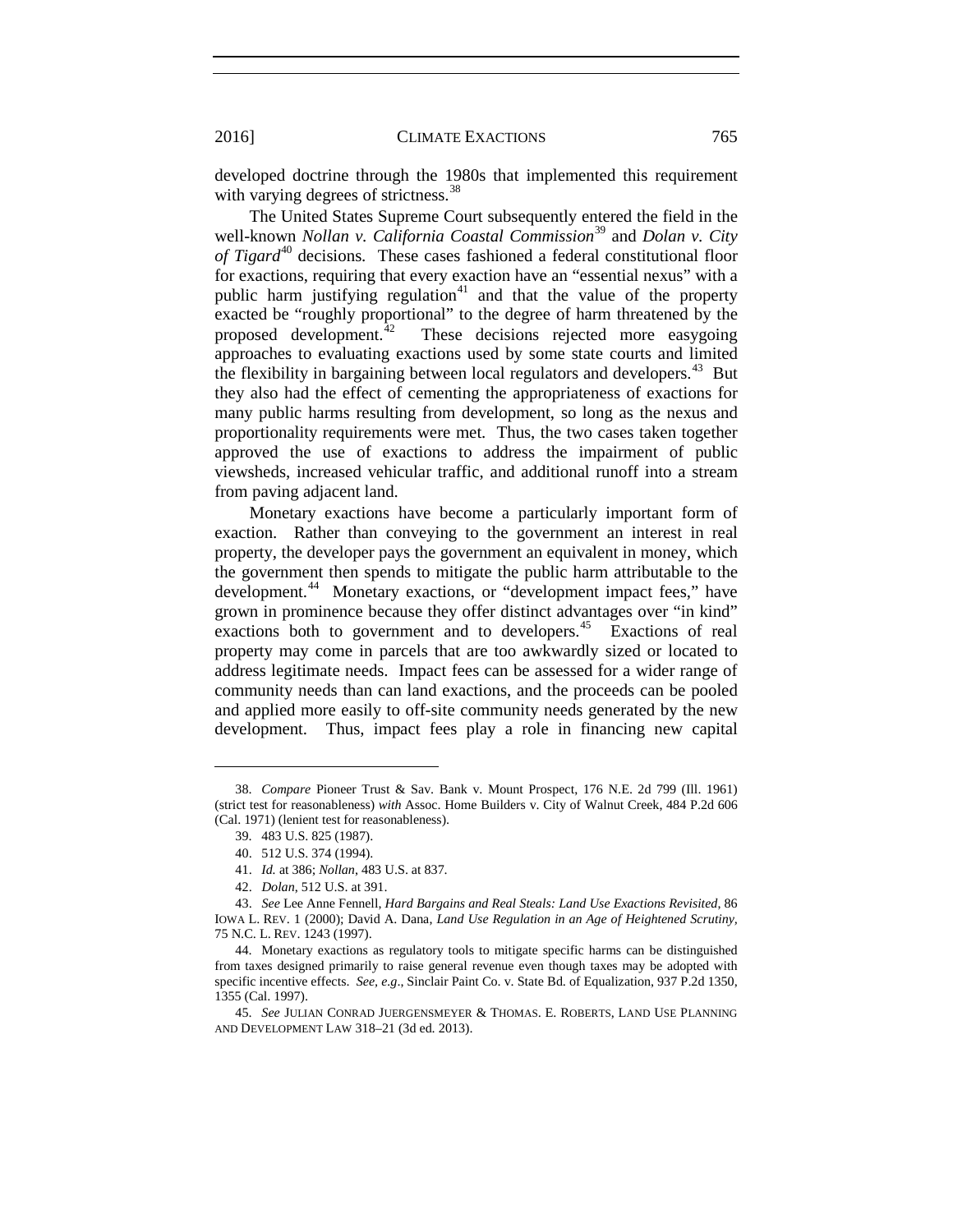expenditures necessitated by growth.<sup>[46](#page-9-0)</sup> For example, a large new residential subdivision may necessitate that the local public school add new classroom space, but the proposed subdivision may not attract enough families with children to justify a new building or even a new room, and the developer may not own land in an appropriate location or have the capacity to construct school space. But, accepted formulas exist to project the number of school-age children likely to reside in a new development of a certain size and form, and the capital costs to accommodate them in local schools. $47$ Thus, the developer could pay a monetary exaction based on a per pupil capital charge that reasonably and efficiently discharges its obligation while affording the local government flexibility in constructing new classroom space in what it deems the best location, design, and schedule.<sup>[48](#page-9-2)</sup>

An important safeguard is that the funds collected must be segregated in an account that may be used only to mitigate the harm for which the money was exacted.<sup>[49](#page-9-3)</sup> Many jurisdictions have legislated schedules of impact fees, which provide generally applicable formulas or tables of monetary charges for specific types and scales of development in place of case-by-case negotiations.<sup>[50](#page-9-4)</sup> Developers may prefer monetary exactions, and legislative development fees in particular, to in-kind exactions as being more predictable and transparent.

Until recently, monetary exactions or impact fees offered local governments another advantage over in-kind exactions: it was unclear whether the *Nollan*/*Dolan* requirements of nexus and proportionality applied to monetary exactions. Some courts had held that the constitutional requirements did not apply to monetary exactions, relieving the affected local governments from litigation risk.<sup>51</sup> However, in *Koontz v. St. Johns River Water Management District*, the Supreme Court squarely held that the general constitutional test for exactions applies to monetary exactions as  $well.<sup>52</sup>$  $well.<sup>52</sup>$  $well.<sup>52</sup>$ 

<sup>46.</sup> *See id.*; Rosenberg, *supra* not[e 35,](#page-7-5) at 203–04.

<sup>47.</sup> *See, e.g.,* Jordan v. Village of Menomonee Falls. 137 N.W. 2d 442, 449–50 (Wis. 1965).

<span id="page-9-2"></span><span id="page-9-1"></span><span id="page-9-0"></span><sup>48.</sup> *See, e.g.*, St, John's County v. Ne. Fla. Builders Ass'n, Inc., 583 So. 2d 635, 637, 639 (Fla. 1991).

<sup>49.</sup> *See,* Rosenberg, *supra* note [35,](#page-7-5) at 228.

<sup>50.</sup> *See* JUERGENSMEYER & ROBERTS, *supra* note 45*,* at 319–22.

<span id="page-9-5"></span><span id="page-9-4"></span><span id="page-9-3"></span><sup>51.</sup> *See* St. Johns River Water Mgmt. Dist. v. Koontz, 77 So. 3d 1220, 1229 (Fla. 2011), *rev'd,* 133 S. Ct. 2586 (2013) (collecting cases).

<span id="page-9-6"></span><sup>52.</sup> Koontz v. St. Johns River Water Mgmt. Dist., 133 S. Ct. 2586, 2603 (2013). *Koontz* did not address whether the heightened scrutiny of *Nollan/Dolan* applies to legislatively scheduled impact fees. Some state courts have held that such pre-established fees do not require such scrutiny because they are not bargained for and thus are less subject to the risk of "extortion." *See, e.g.*, Ehrlich v. City of Culver City, 911 P.2d 429 (Cal.), *cert. denied*, 519 U.S. 929 (1996); Homebuilders Ass'n of Central Ariz. v. City of Scottsdale, 902 P.2d 1347 (Ariz. App. 1995), *aff'd,* 930 P.2d 993 (Ariz.), *cert. denied,* 512 U.S. 1120 (1997). The analysis in this Essay assumes that *Nollan/Dolan* will apply to climate exactions.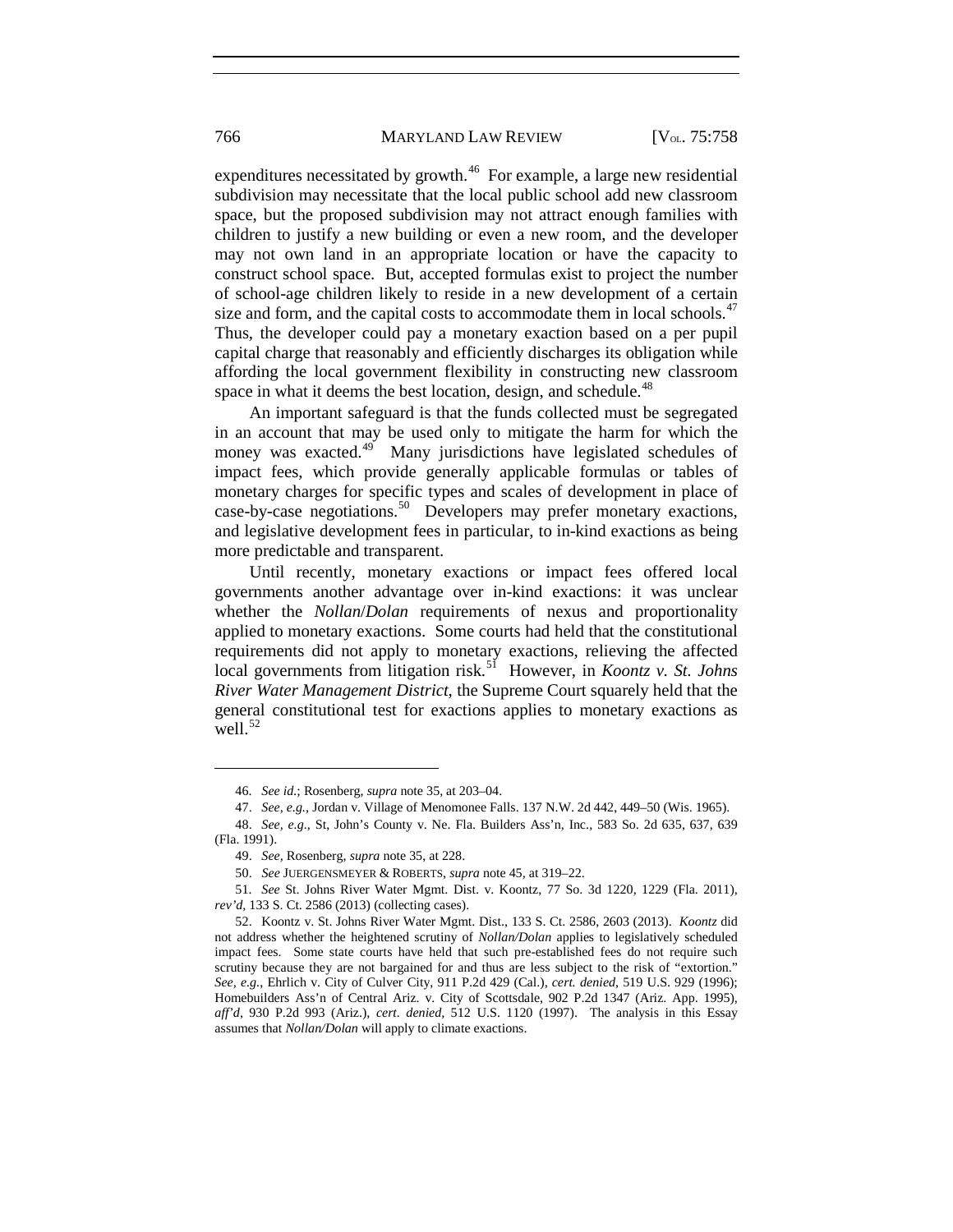*Koontz* did not change the substance of the Court's test for exactions. When challenged, local governments need only show that the monetary exactions they have demanded bear an essential nexus to the grounds for regulation and that the money sought is roughly proportional to the harm predicted from the development. The Court's opinion justifies its application to exactions of money on the reasonable concern that regulators can too easily evade *Nollan* and *Dolan* by obtaining money in place of an interest in real property.[53](#page-10-0) But the Court did not suggest any increase in the burden on local governments in meeting those requirements. Importantly, Justice Alito's opinion for the Court affirms the value of exactions more forcefully than any prior Court opinion. The opinion expressly stated, "Insisting that landowners internalize the negative externalities of their conduct is a hallmark of responsible land-use policy, and we have long sustained such regulations against constitutional attack."<sup>54</sup> The Court reiterated its concern about what it had termed "extortion" in prior cases, explaining that its concern focused on the ability of government to leverage its control over discretionary permits to obtain property unrelated to legitimate concerns about public harms attributable to the new development.<sup>[55](#page-10-2)</sup> Reiterating that regulators can insist that "applicants bear the full costs of their proposals," the Court concluded: "Under *Nollan* and *Dolan* the government may choose whether and how a permit applicant is required to mitigate the impacts of a proposed development, but it may not leverage its legitimate interest in mitigation to pursue governmental ends that lack an essential nexus and rough proportionality to those impacts."[56](#page-10-3)

*Koontz* has been the subject of some withering scholarly criticism as an undue and vague extension of the Court's prior exactions doctrine.<sup>[57](#page-10-4)</sup> Although some of that criticism seems warranted, this Essay will argue that *Koontz* does not pose a significant barrier to the use of climate exactions. The most problematic part of the Court's opinion addresses the extension of *Nollan* and *Dolan* to "demands" for exactions that arise in negotiations between regulators and developers but are never made explicit conditions for the grant of permit.<sup>58</sup> Both the reach and rationale for this extension seem problematic.<sup>[59](#page-10-6)</sup> But that holding poses no special risk for climate

<sup>53.</sup> *Id.* at 2598–99.

<sup>54.</sup> *Id.* at 2595.

<sup>55.</sup> *Id.* at 2594–95.

<sup>56.</sup> *Id.* at 2595.

<span id="page-10-4"></span><span id="page-10-3"></span><span id="page-10-2"></span><span id="page-10-1"></span><span id="page-10-0"></span><sup>57.</sup> *See* John D. Echeverria, Koontz*: The Very Worst Takings Decision Ever?*, 22 N.Y.U. ENVTL. L.J. 1 (2014); Lee Anne Fennell & Eduardo M. Peñalver, *Exactions Creep*, 2013 SUP. CT. REV. 287 (2014).

<sup>58.</sup> *Koontz*, 133 S. Ct. at 2598.

<span id="page-10-6"></span><span id="page-10-5"></span><sup>59.</sup> The Court declined to determine whether the discussions between the government and Koontz reached the level of a "demand" for payment, potentially exposing all sorts of negotiations to exactions analysis. Local governments may want to structure their exactions process in order to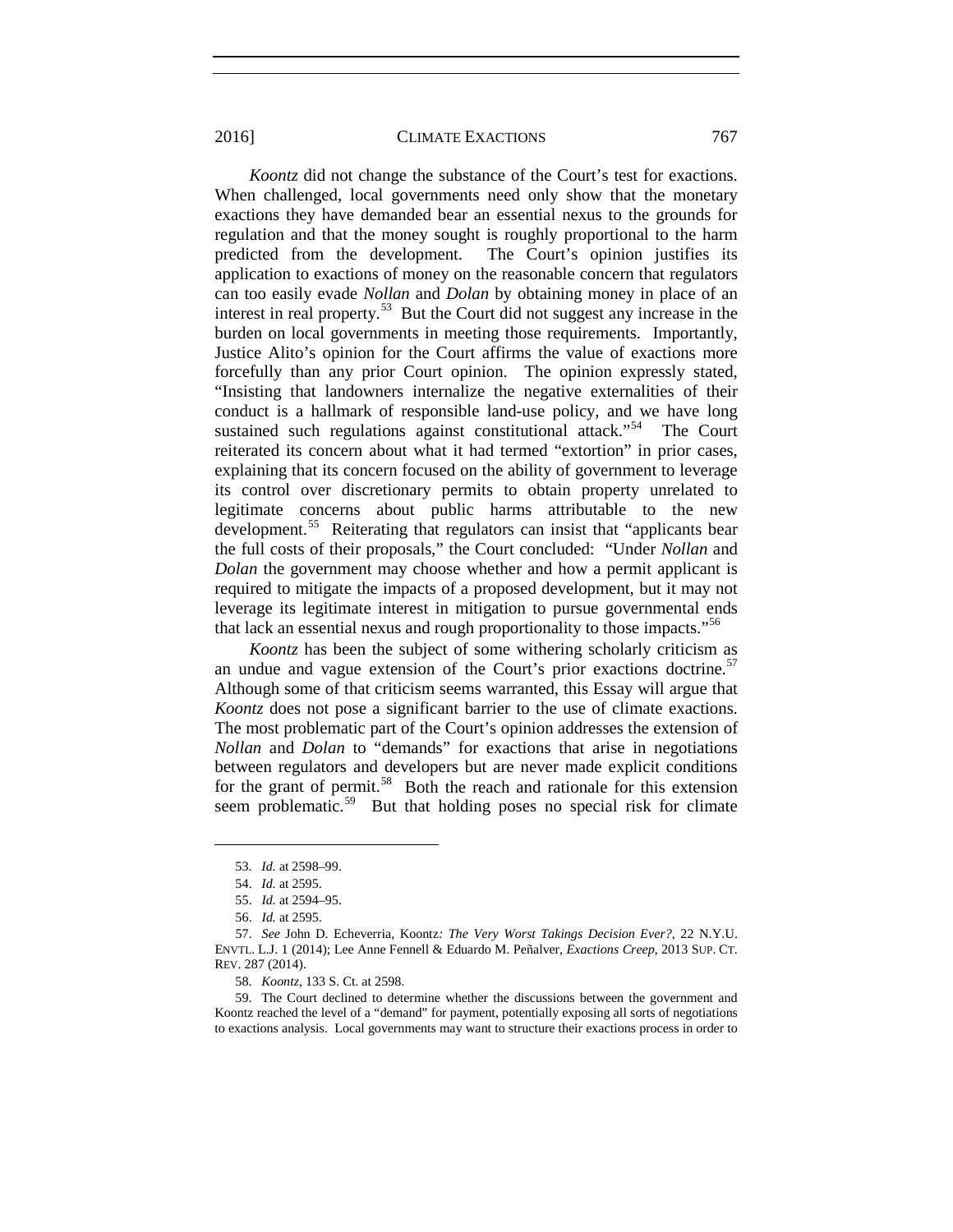exactions. Rather, climate exactions fall squarely within the Court's approval of monetary exactions that mitigate public harms.<sup>[60](#page-11-0)</sup> They can be structured to avoid the undue "leverage" that the Court identified as the rights violation it acted to prevent, and also to operate with transparency. Indeed, as this Essay will show, climate exactions can be assessed following established formulas that provide objective calculation of proportionality.

#### III. APPLYING A "CLIMATE EXACTION"

It is helpful to consider how a climate exaction might work in practice and how well these strategies would stand up to the *Nollan* and *Dolan* tests. This Section will suggest ways in which exactions might be used to address both emissions and loss of adaptive capacity caused by development.

# *A. Climate Exactions to Address GHG Emissions*

In the emissions context, developers of large new residential and commercial buildings might be charged a climate exaction based on the calculated "emissions impact" of the development. For example, the development may be found to generate substantial new automobile travel and therefore increased emissions from driving, or to consume significant amounts of electricity on-site, leading to increased energy-sector emissions. The jurisdiction could place a fee on these emissions (or perhaps the emissions in excess of an expected or ideal baseline) and then use the fee to invest in infrastructure to encourage more walking and biking within the community in order to offset the emissions caused by increased motor vehicle traffic. The jurisdiction might also be interested in applying the fee to energy efficiency programs in the jurisdiction in order to offset the emissions caused by energy use in the new building itself. In either case, the use of a monetary exaction allows the jurisdiction to pool funds received from multiple projects to make broader infrastructure investments (like improved transit service) that benefit the community in ways that individual on-site mitigation projects could not.

#### *1. Demonstrating an Essential Nexus for an Emissions Fee*

In contrast to exactions of land, development fees offer the flexibility to identify the most cost effective mitigation investments wherever they occur. However, this flexibility may raise questions about whether a geographically distant mitigation project bears a strong enough nexus to the impact caused by the development (i.e., whether it is truly mitigating the

<span id="page-11-0"></span>permit a robust give and take with applicants before reaching a final determination of necessary conditions, for example, by separating staff discussions with the applicant from agency decisions. 60. *See infra* Part III.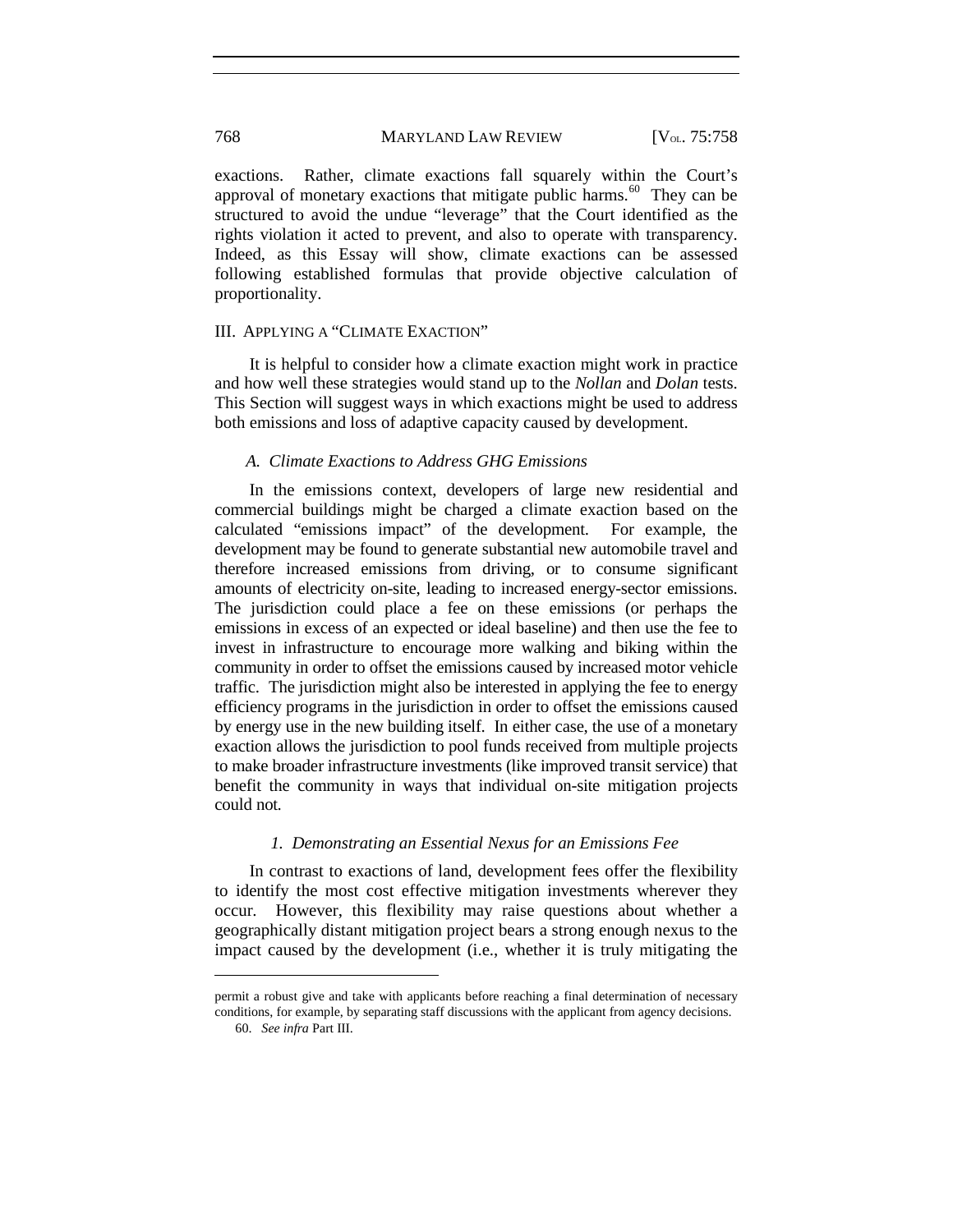harm imposed). That said, GHG emissions may offer a clearer nexus between impact and mitigation activity than other measures currently used to calculate impact fees, even if the mitigation project occurs elsewhere in the jurisdiction.

<span id="page-12-6"></span>Planners are fairly comfortable imposing an impact fee on developments to fund transportation projects that will directly mitigate increased traffic caused by the development.<sup>[61](#page-12-0)</sup> The nexus analysis becomes more complicated if the transportation mitigation project occurs elsewhere in the jurisdiction and cannot be claimed to offset the specific traffic issues caused by the development. That said, courts have been flexible with the scope of the nexus, as long as one can be demonstrated. In *Commercial*  Builders of Northern California v. City of Sacramento,<sup>[62](#page-12-1)</sup> the Ninth Circuit rejected a builder's argument that an ordinance can only be upheld under *Nollan* if it can be shown that the development is directly responsible for the impact the exaction is designed to address. $63$  For a fee imposed to mitigate a development's GHG emissions, the location of the mitigation project and the source of emissions reduced matter less than a fee based on infrastructure demand. Because climate change is a global problem, and GHGs mix uniformly in the atmosphere, it makes little difference scientifically where emissions occur or from what type of source (e.g., carbon dioxide emissions from transportation are no different from those from buildings).<sup>64</sup> Emissions increases in one part of town can be "offset" by emissions reductions elsewhere, without concern for the local public health impacts that more traditional pollutants can cause.<sup>[65](#page-12-4)</sup> In that sense, GHG emissions mitigation projects offset the direct impact of the development no matter where in the jurisdiction they occur, and arguably might not have to happen within the jurisdiction at all, although a community may prefer to invest locally.

<span id="page-12-5"></span>A local government provides a logical boundary within which to reduce net emissions. As mentioned above, many communities have

<span id="page-12-0"></span><sup>61.</sup> NANCY W. VERBER, DEVELOPMENT IMPACT FEES: AN OVERVIEW (2004), http://www.impactfees.com/publications%20pdf/impactFeepres.pdf (listing roadway facilities as one of the "fee-eligible public facilities frequently named in state laws").

<sup>62.</sup> 941 F.2d 872 (9th Cir. 1991).

<span id="page-12-2"></span><span id="page-12-1"></span><sup>63.</sup> *Id.* at 875 (holding that when "a detailed study revealed a substantial connection between development and the problem to be addressed, the Ordinance does not suffer from the infirmities that the Supreme Court disapproved in *Nollan*").

<span id="page-12-4"></span><span id="page-12-3"></span><sup>64.</sup> A. DENNY ELLERMAN, PAUL L. JOSKOW & DAVID HARRISON, JR., PEW CTR. ON GLOBAL CLIMATE CHANGE, EMISSIONS TRADING IN THE U.S.: EXPERIENCE, LESSONS, AND CONSIDERATIONS FOR GREENHOUSE GASES 46 (2003), http://www.c2es.org/publications/emissions-trading-us-experience-lessons-and-considerationsgreenhouse-gases.

<sup>65.</sup> *Id.* at 8.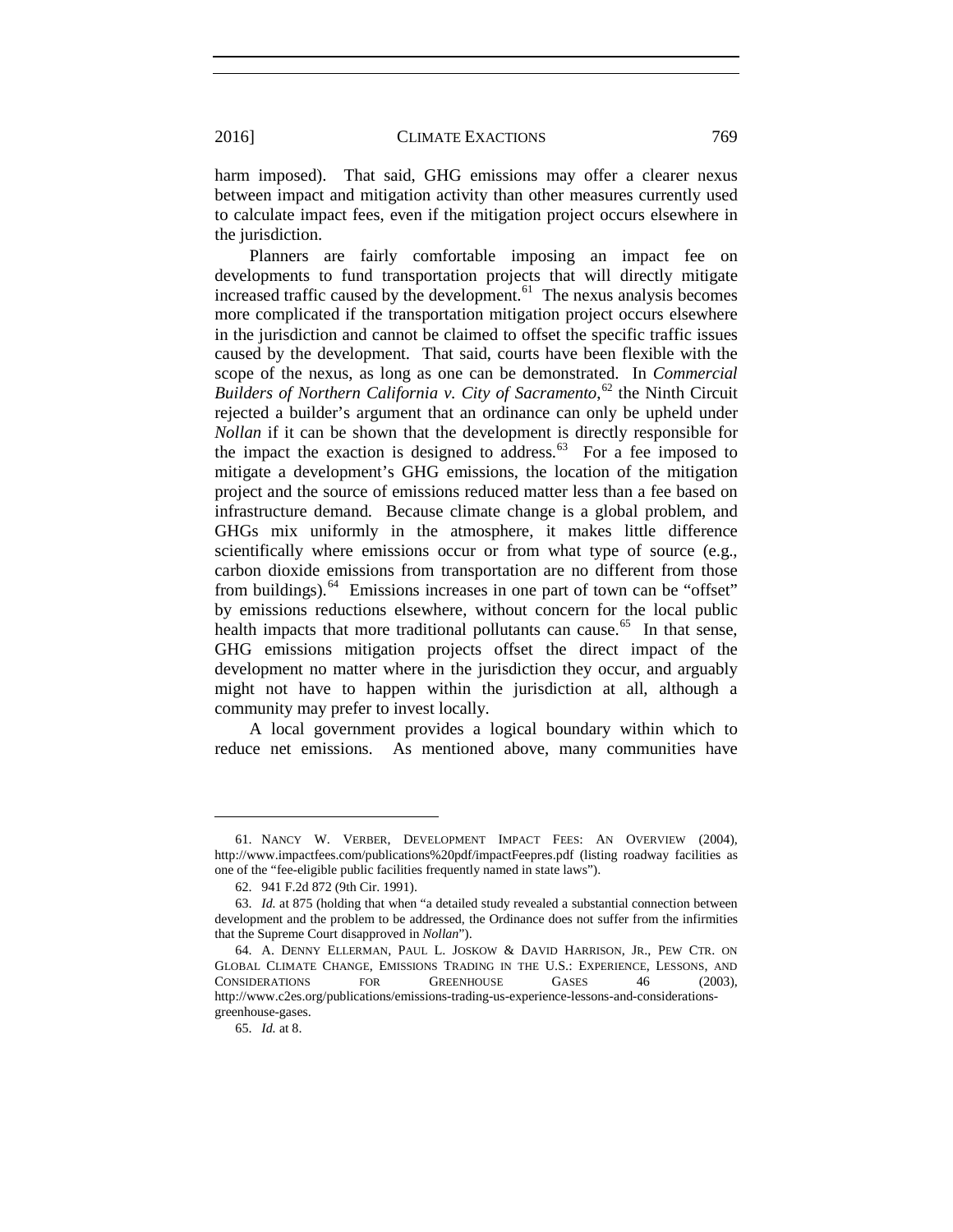already set jurisdiction-wide GHG emissions reduction goals.<sup>[66](#page-13-1)</sup> In these cases, the entity that would be imposing the fee (the local government) aligns with the geographic area in which mitigation strategies would occur, providing for a relatively straightforward administration of the program. There are also economic reasons to allow the mitigation to take place anywhere within the jurisdiction—it can be far more affordable to achieve GHG reductions across a wider geographic area than in a facility-by-facility manner.<sup>[67](#page-13-2)</sup> By pooling mitigation fees instead of requiring each developer to provide on-site mitigation, the jurisdiction can make the best use of funds by directing them to the most cost-effective reduction opportunities. As long as the community identifies a governmental interest in reducing GHG emissions, something many jurisdictions have done through formal processes to develop Climate Action Plans,<sup>[68](#page-13-3)</sup> and provides assurances that fees collected will be spent to reduce emissions within the jurisdiction, the nexus test would seem to be satisfied.<sup>[69](#page-13-4)</sup>

# *2. Demonstrating Rough Proportionality for an Emissions Fee*

The rough proportionality test asks whether exaction is related "both in nature and extent to the impact of the proposed development."<sup>[70](#page-13-5)</sup> In order to pass the rough proportionality test, local officials would have to show that approximately the same level of emissions would be reduced by the mitigation effort as would be increased by the development project. Conveniently, for GHG emissions, this is relatively easy to do.

A strategy that quantified GHG emissions resulting from the traffic impacts of a development would most closely resemble the impact fees local governments currently impose. However, there is no legal reason to limit the emissions analysis to the gases resulting from transportation, as long as a nexus can be shown between the mitigation strategy (the climate change impact of emissions from building energy use is identical to those from transportation) and the development. Therefore, local officials might also calculate the contribution that the development makes to emissions

<span id="page-13-0"></span>

<span id="page-13-1"></span><sup>66.</sup> *See, e.g.*, *Local Examples of Climate Action*, U.S. ENVTL. PROT. AGENCY, http://www3.epa.gov/statelocalclimate/local/local-examples.html (last visited Dec. 16, 2015) (listing local jurisdictions that have created climate change action plans).

<sup>67.</sup> ELLERMAN ET AL., *supra* not[e 64,](#page-12-5) at iii.

<sup>68.</sup> U.S. ENVTL. PROT. AGENCY, *supra* note [66.](#page-13-0) 

<span id="page-13-5"></span><span id="page-13-4"></span><span id="page-13-3"></span><span id="page-13-2"></span><sup>69.</sup> To demonstrate that the nexus is truly in place, it would likely be important for communities to isolate funds collected for a given impact so that they can be spent explicitly for mitigation purposes, rather than commingling the revenue with general funds that may or may not go to mitigation purposes. VERBER, *supra* note [61](#page-12-6) (listing segregated funds as a key element of state legislation enabling impact fees).

<sup>70.</sup> Dolan v. City of Tigard, 512 U.S. 374, 391 (1994).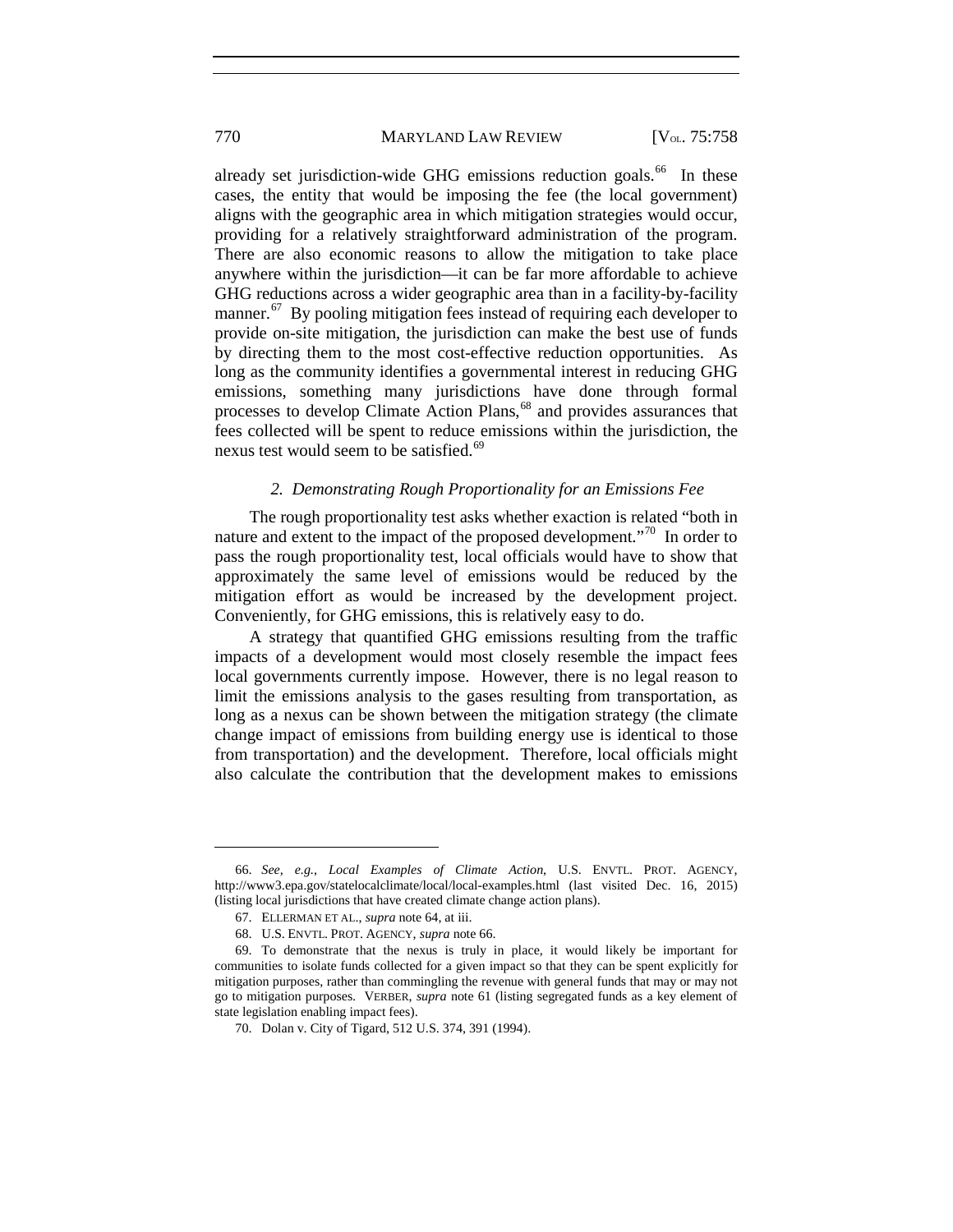from its energy use or other sources. Approaches to each of these are discussed below. $71$ 

#### *a. Rough Proportionality: Transportation Emissions*

Planners talk about quantifying both the direct and indirect impacts of development. While it may be hard to estimate the number of residents in a new development who would use a new bicycle lane (a direct impact), or to estimate the number of cyclists that would be necessary to mitigate the increased traffic congestion caused by a development (an indirect impact), it is relatively easy to quantify the GHG emissions associated with increased traffic, and even to estimate the reductions that could be achieved by investing in bicycling and walking infrastructure. Planners already estimate the traffic impacts of new development in order to establish entirely uncontroversial development fees to improve road infrastructure. Travel demand forecasting models or sketch planning tools analyze the impacts of a given development project on the transportation system.<sup>72</sup> In order to calculate the GHG emissions associated with that travel, the travel forecast can then be fed into a transportation GHG modeling tool. A report prepared for the American Association of State Highway and Transportation Officials recommends using MOVES, (the "Motor Vehicle Emissions Simulator"), $73$  a tool produced by the U.S. Environmental Protection Agency—and already used nationwide to estimate emissions of other pollutants from transportation sources—for this purpose.<sup>[74](#page-14-3)</sup>

Traditional transportation impact fees use metrics like level of service ("LOS"), which identify the infrastructure service the local government will provide the community (e.g., X miles of road per capita), and then impose a fee on the development to cover the incremental infrastructure needed to maintain that  $LOG<sup>75</sup>$  Recently, some progressive jurisdictions have started

<span id="page-14-0"></span><sup>71.</sup> A topic deserving further research is the baseline that should be employed to calculate the GHG emission upon which the climate exaction should be calculated. Of course, even the greenest new residential development will generate some emissions from transportation or energy use, and a climate conscious local government might want not to discourage any such development with a fee. One might hypothesize that a climate exaction should be calculated only upon emissions in excess of an average building, or from transit-oriented development using current best practices for energy efficiency. On the other hand, a rigorous land use policy may strive to discourage and mitigate all emissions that contribute to global warming.

<span id="page-14-1"></span><sup>72.</sup> ICF CONSULTING, ASSESSMENT OF GREENHOUSE GAS ANALYSIS TECHNIQUES FOR TRANSPORTATION PROJECTS 21 (2006), http://onlinepubs.trb.org/onlinepubs/archive/NotesDocs/25-25(17)\_FR.pdf.

<sup>73.</sup> *Id.*

<span id="page-14-3"></span><span id="page-14-2"></span><sup>74.</sup> U.S. ENVTL. PROT. AGENCY, USING MOVES FOR ESTIMATING STATE AND LOCAL INVENTORIES OF ON-ROAD GREENHOUSE GAS EMISSIONS AND ENERGY CONSUMPTION 5 (2012), http://www.epa.gov/otaq/stateresources/420b12068.pdf.

<span id="page-14-4"></span><sup>75.</sup> PETER N. BROWN & GRAHAM LYONS, CITY ATTORNEYS DEPT., LEAGUE OF CAL. CITIES, A SHORT OVERVIEW OF DEVELOPMENT IMPACT FEES 7–9 (2003), http://www.cailg.org/sites/main/files/file-attachments/resources\_\_overviewimpactfees.pdf.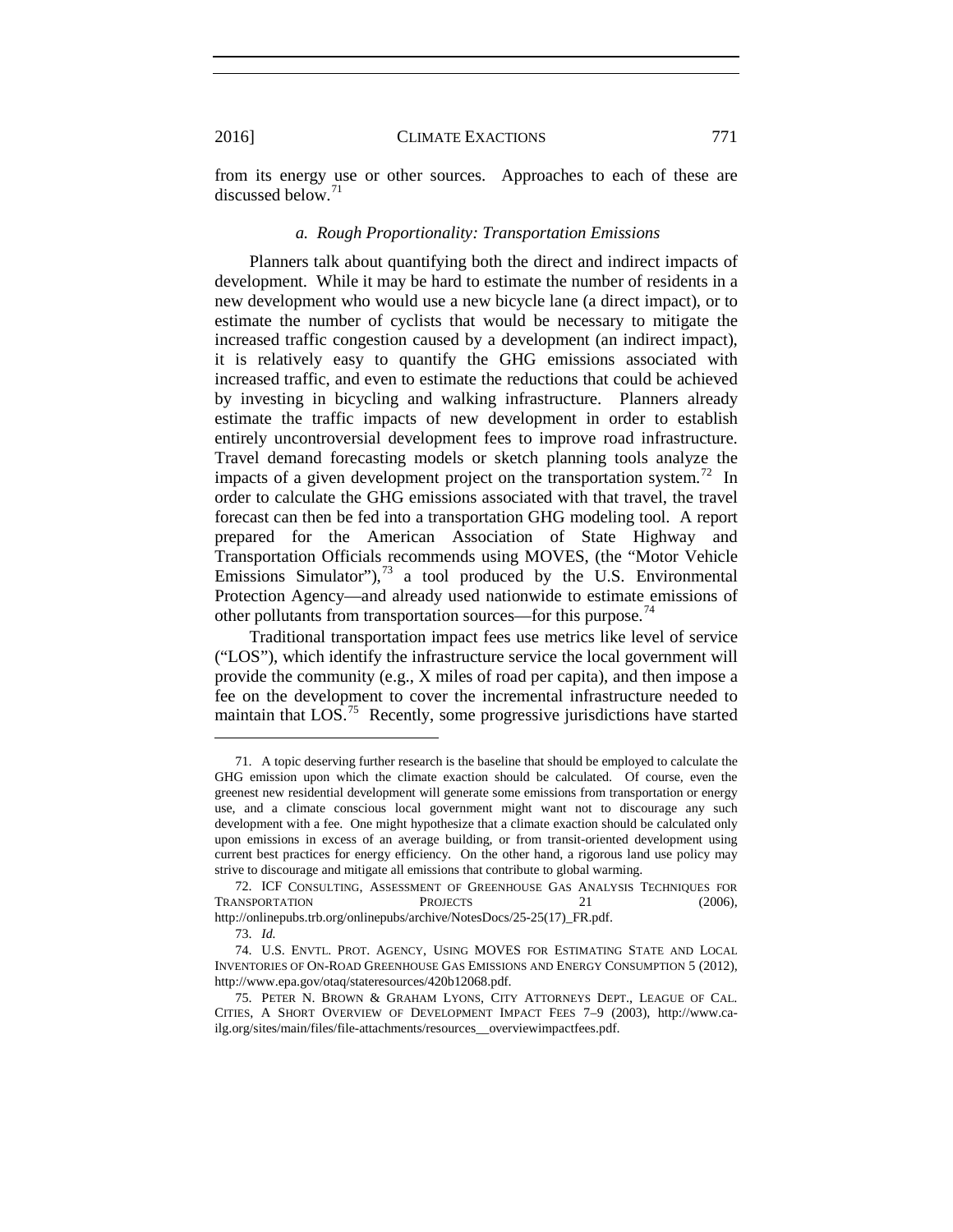to develop multi-modal LOSs in addition to automobile-focused LOSs.<sup>[76](#page-15-0)</sup> However, using GHGs instead of some version of LOS might simplify the calculation and the legal analysis by providing a standard metric that applies to all development projects and mitigation efforts.<sup>[77](#page-15-1)</sup>

# *b. Rough Proportionality: Nontransportation Emissions*

The prototypical development fee addresses a development's impact on traffic. However, if the concern is GHG emissions, any given development will also be responsible for emissions from its own energy use, and jurisdictions might consider requiring developers to offset these emissions as well. There is precedent for development fees to support green building initiatives. Arlington County, Virginia, imposes a fee on development projects to support the county's green building educational fund; and Eagle County, Colorado rebates permit fees for residential projects that exceed green building standards, and they imposes additional fees on projects that do not.<sup>78</sup> Professor Carl Circo has proposed greater use of this tool to promote energy efficient buildings, on the ground that green building projects "serve the public health and general welfare in the same way that environmental regulations do. "[79](#page-15-3) However, as with transportation, GHG emissions provide a way to use environmental regulation to achieve energy efficiency goals, and with an already standardized metric. Conveniently, GHG emissions from building energy consumption are even easier to calculate than induced transportation emissions.

In 2001, the World Resources Institute and the World Business Council for Sustainable Development released the first edition of the "Greenhouse Gas Protocol," an accounting framework that now serves as

<span id="page-15-0"></span><sup>76.</sup> Sarah Peters, Impact Fees for Complete Streets: A Comprehensive Project Submitted in Partial Satisfaction of the Requirements for the Degree Master of Arts in Urban Planning 3 (2012) (unpublished M.A. thesis, University of California, Los Angeles), http://164.67.121.27/files/Lewis\_Center/CompleteStreetsInitiative/Peters\_report.pdf.

<span id="page-15-1"></span><sup>77.</sup> The Natural Resources Defense Council ("NRDC") has recommended that California replace the LOS metric used for environmental impact analysis with vehicle miles traveled ("VMT"). Letter from Amanda Eaken, Deputy Dir. Sustainable Communities, & Justin Horner, Policy Analyst, NRDC, to Christopher Calfee, Senior Counsel, Governor's Office of Planning and Research (Feb. 13, 2014), http://www.opr.ca.gov/docs/NRDC\_LOS2-13.pdf. As NRDC notes, VMT would better reflect the environmental impact of transportation, in much the same way that GHG emissions would. *Id.* GHG emissions, however, offer a metric that can be standardized across multiple emissions sources, rather than just transportation. In addition, a VMT metric would not reflect the environmental benefit of driving more fuel efficient (or non-emitting) vehicles, while a GHG metric would. On the other hand, VMT may be a more politically palatable choice than GHG emissions.

<span id="page-15-3"></span><span id="page-15-2"></span><sup>78.</sup> Carl J. Circo, *Should Owners and Developers of Low-Performance Buildings Pay Impact or Mitigation Fees to Finance Green Building Incentive Programs and Other Sustainable Development Initiatives?*, 34 WM & MARY ENVTL. L.& POL'Y REV. 55, 73 (2009).

<sup>79.</sup> *Id.* at 77.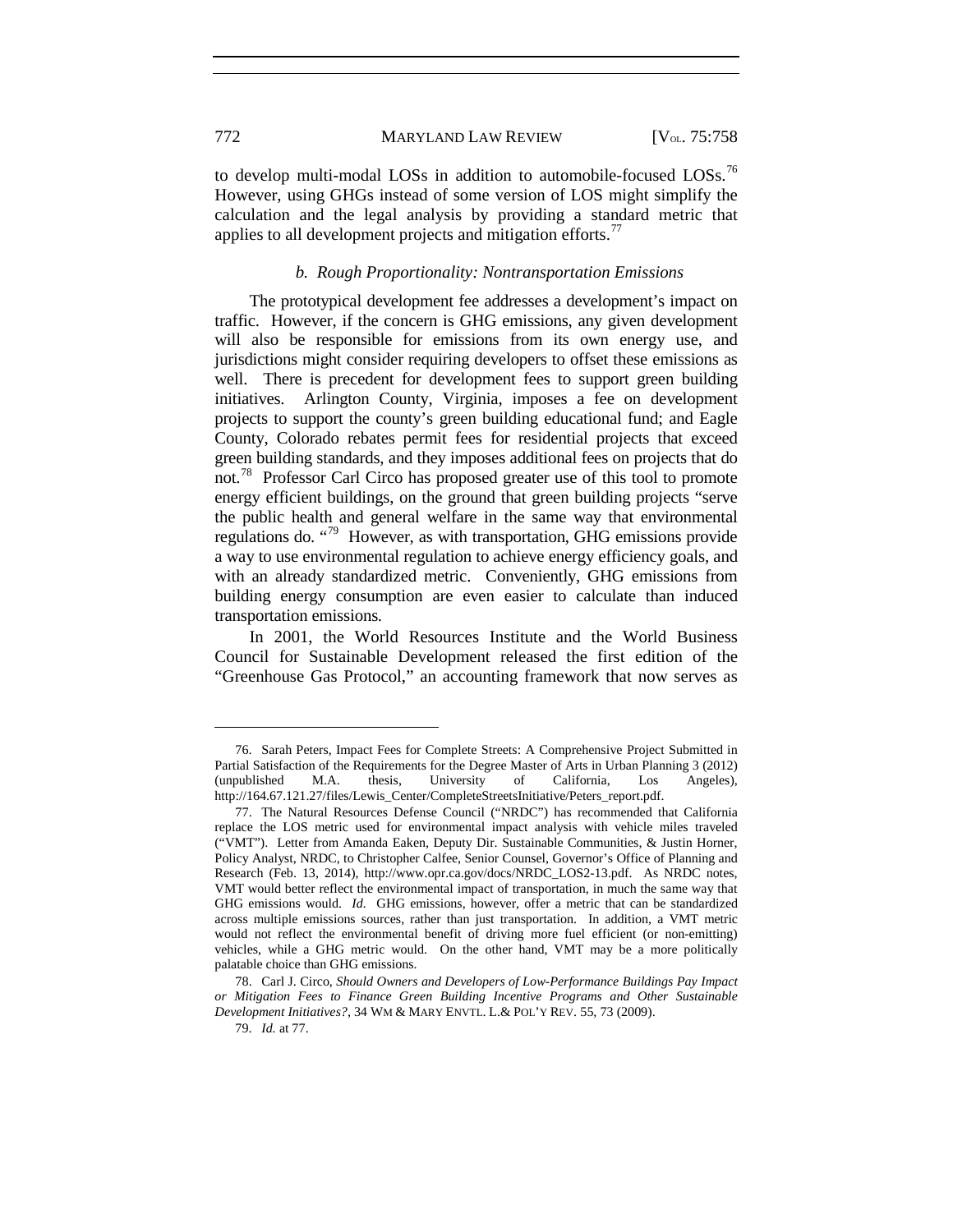<span id="page-16-0"></span>the foundation for nearly every GHG standard and program in the world.<sup>[80](#page-16-1)</sup> The GHG Protocol introduced the concept of different "scopes" of emissions.<sup>81</sup> Scope 1 refers to direct emissions from a facility (e.g., from a building's boiler or furnace, or from a vehicle used on-site). $82 \text{ Score } 2$  $82 \text{ Score } 2$ refers to emissions from purchased electricity, heat, or steam produced offsite (for example, emissions from the generation of electricity purchased by the building). $83$  Scope 3 refers to other "indirect" emissions, and would include the travel-demand-related emissions discussed above.<sup>[84](#page-16-5)</sup>

The transportation section above discussed methods for estimating these Scope  $3$  emissions,  $85$  but Scopes 1 and 2 are actually far easier to calculate. Scope 1 involves simply applying emissions factors to any fuels combusted on-site, $86$  information that is available in any building's records and could be estimated for a new development based on comparable structures. Scope 2 involves applying local or supplier-specific emissions factors to metered electricity consumption. $87$  These calculations are more straightforward than the travel demand forecasting done routinely by local jurisdictions trying to estimate road infrastructure needs. To help jurisdictions and others establish a method for making and compiling these project-level calculations, the GHG Protocol produced a report focused on estimating reductions from projects (as opposed to emissions at a corporate or institutional level).<sup>[88](#page-16-9)</sup>

#### *3. Proposed Frameworks for Calculating an Emissions Fee*

The authors are not aware of any jurisdictions that have imposed a fee on a development project to mitigate its GHG emissions. However, the consideration of a few alternative approaches suggests one potential methodology.

It might be tempting for a jurisdiction to attempt to quantify the societal cost of GHG emissions, and then charge the developer this amount. The appeal of this approach is that it could truly internalize the full cost of the emissions released by a given development, often stated as the goal of

<span id="page-16-1"></span><sup>80.</sup> *About the GHG Protocol*, GREENHOUSE GAS PROTOCOL, http://www.ghgprotocol.org/about-ghgp (last visited Dec. 16, 2015).

<span id="page-16-4"></span><span id="page-16-3"></span><span id="page-16-2"></span><sup>81.</sup> GREENHOUSE GAS PROTOCOL, A CORPORATE ACCOUNTING AND REPORTING STANDARD 25 (rev. ed. 2004), http://www.ghgprotocol.org/files/ghgp/public/ghg-protocolrevised.pdf.

<sup>82.</sup> *Id.*

<sup>83.</sup> *Id.*

<sup>84.</sup> *Id.*

<sup>85.</sup> *See supra* Part III.C.1.

<sup>86.</sup> GREENHOUSE GAS PROTOCOL, *supra* not[e 81,](#page-16-0) at 42.

<sup>87.</sup> *Id.*

<span id="page-16-9"></span><span id="page-16-8"></span><span id="page-16-7"></span><span id="page-16-6"></span><span id="page-16-5"></span><sup>88.</sup> GREENHOUSE GAS PROTOCOL, THE GHG PROTOCOL FOR PROJECT ACCOUNTING (2005), http://www.ghgprotocol.org/files/ghgp/ghg\_project\_protocol.pdf.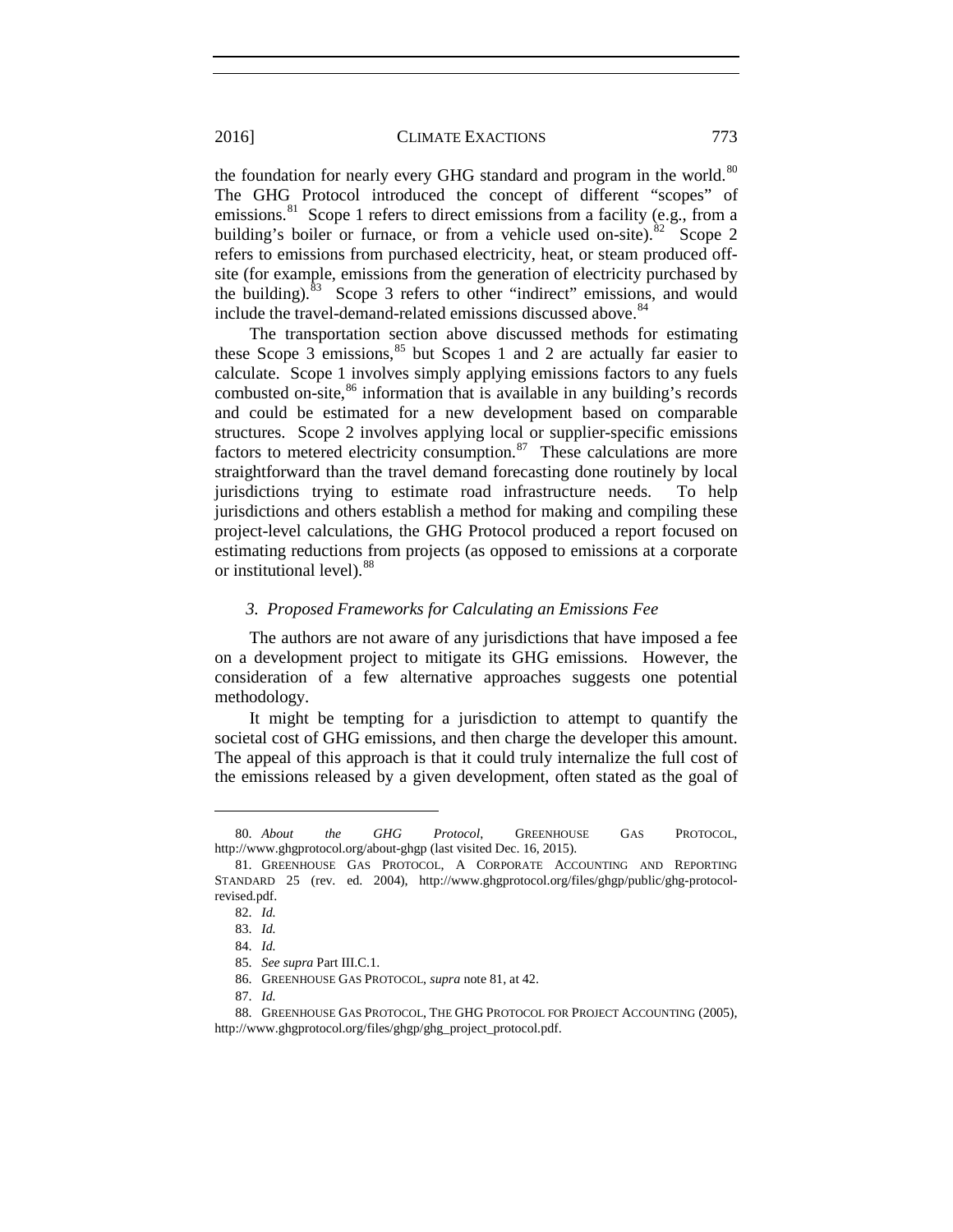development fees.<sup>89</sup> Such estimates are used for other purposes, too. For example, the U.S. Environmental Protection Agency and other federal agencies use a "social cost of carbon" to estimate the climate benefits of rulemakings.<sup>90</sup> This amount is used to estimate the economic damages associated with a small increase in carbon dioxide emissions, as well as the benefit of a small decrease in emissions.<sup>91</sup> It is intended to be a benefit of a small decrease in emissions. $91$ comprehensive figure, including among other impacts "changes in net agricultural productivity, human health, [and] property damages from increased flood risk."[92](#page-17-3) Although the figure "very likely" underestimates the true damages caused by emissions,  $93$  it would be hard to argue that the local jurisdiction bears all of these costs and therefore that there is a clear nexus between this level of fee and the local government interest harmed by the development. For example, there may not be any agriculture in the community. There is also considerable debate about what the appropriate level of the social cost of carbon should be, and the issue is very politically charged.[94](#page-17-5) For these reasons, while the social cost of carbon may be the right measure for nationwide emissions mitigation strategies, it may not be the best fit for calculating local development fees.

An alternative approach would involve quantifying the emissions resulting from a given project and then identifying the local cost to achieve the same level of reduction. Focusing on matching the level of emissions mitigation to the level of emissions increase avoids the challenging economic modeling exercise and maintains a clear nexus. There may still be some uncertainty in the calculation: project costs may vary within the jurisdiction, or based on the size or type of project, and calculations will have to assume a baseline level of emissions that would have occurred in the absence of the project. However, these baseline calculations are frequently made for local Climate Action Plans, and the fee must only be

<span id="page-17-0"></span><sup>89.</sup> *See* Koontz v. St. Johns River Water Mgmt. Dist., 133 S. Ct. 2586, 2595 (2013) ("Insisting that landowners internalize the negative externalities of their conduct is a hallmark of responsible land-use policy . . . .").

<span id="page-17-2"></span><span id="page-17-1"></span><sup>90.</sup> *The Social Cost of Carbon*, U.S. ENVTL. PROT. AGENCY (Dec. 11, 2015), http://www.epa.gov/climatechange/EPAactivities/economics/scc.html.

<sup>91.</sup> *Id.*

<sup>92.</sup> *Id.*

<span id="page-17-4"></span><span id="page-17-3"></span><sup>93.</sup> IPCC, CLIMATE CHANGE 2007: SYNTHESIS REPORT 69 (2008), http://www.ipcc.ch/pdf/assessment-report/ar4/syr/ar4\_syr\_full\_report.pdf.

<span id="page-17-5"></span><sup>94.</sup> In 2013, the White House revised the value it uses for the social cost of carbon and was met with political pushback from all sides. Environmental groups argued the value was too low, and industry groups argued that the process was too opaque and the result too uncertain. *See, e.g.*, PETER HOWARD, OMITTED DAMAGES: WHAT'S MISSING FROM THE SOCIAL COST OF CARBON (2014),

http://costofcarbon.org/files/Omitted\_Damages\_Whats\_Missing\_From\_the\_Social\_Cost\_of\_Carb on.pdf; Andrew Childers, *Putting a Social Price on Carbon. Is \$37 a Ton Adequate?*, BLOOMBERG BNA ENERGY & ENV'T BLOG (Feb. 28, 2014), http://www.bna.com/putting-socialprice-b17179882522/.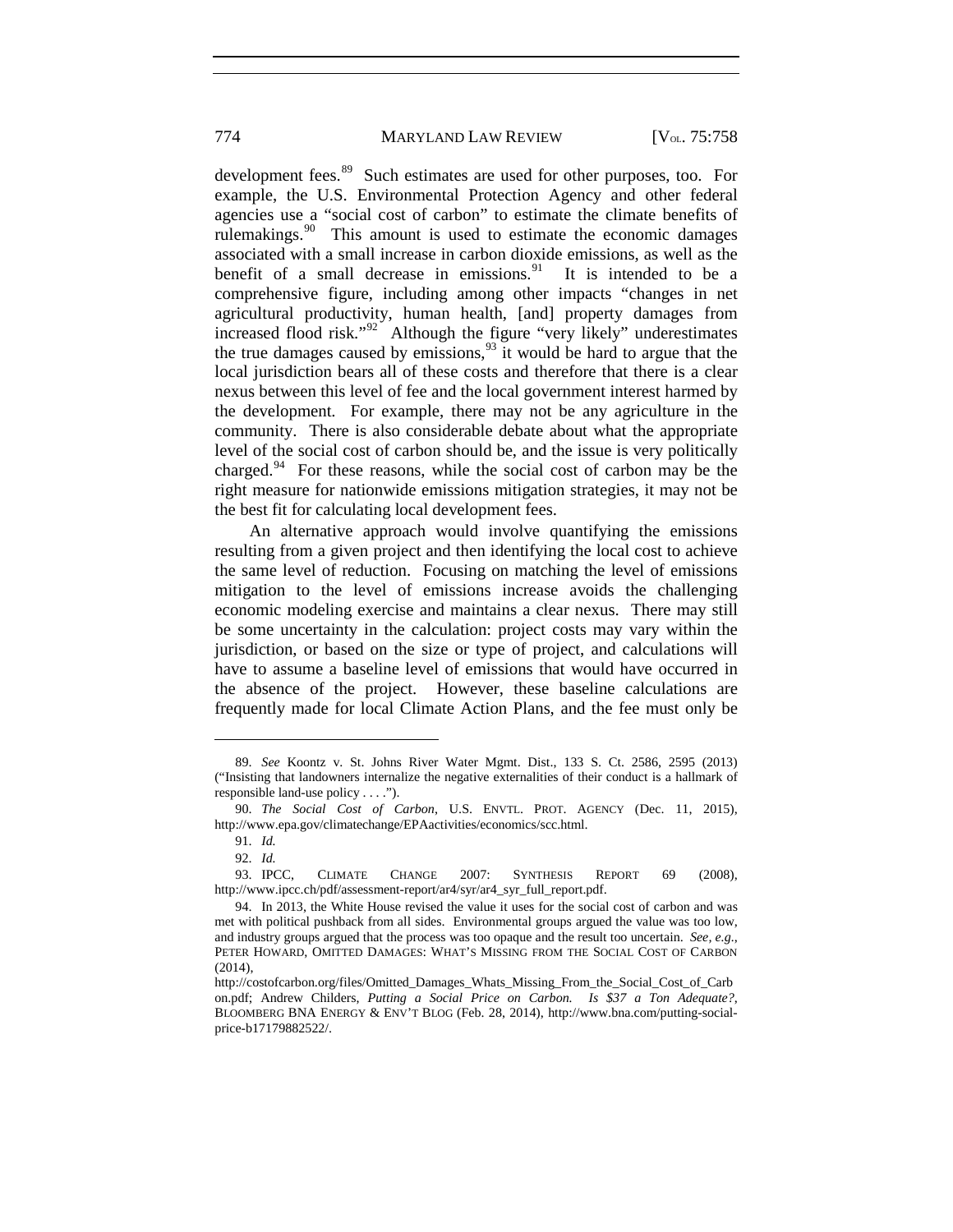roughly proportional (not a "precise mathematical calculation").<sup>[95](#page-18-1)</sup> Therefore, the fee does not have to match the cost of mitigation precisely, and this approach allows the jurisdiction to estimate a reasonable local cost and determine fees accordingly. (To meet the requirement under *Dolan* that there be an "individualized determination,"[96](#page-18-2) jurisdictions should also ensure that even within the context of a broadly applied fee program, a process is available for review of individual cases.  $\frac{97}{2}$  $\frac{97}{2}$  $\frac{97}{2}$ 

#### *B. Climate Exactions for Climate Adaptation*

In the adaptation context, a climate exaction could take multiple forms. Most simply, it could require that existing environmental impact fees take into account the effect that climate change will have on the relevant impact (for example, quantifying a project's impact based on projections of *future* sea-level rise at the property site rather than using historical projections). A more challenging but valuable version of this strategy would also quantify and mitigate any loss in adaptive capacity caused by the development, such as, for example, a project that made it harder for a wetland to migrate with rising sea levels.

#### <span id="page-18-0"></span>*1. Demonstrating Essential Nexus for an Adaptation Fee*

A mitigation fee approach is already used to require developers causing a loss of wetlands to mitigate the loss on- or off-site, and fees in lieu of mitigation may be imposed.[98](#page-18-4) This was, in fact, the type of monetary exaction at issue in *Koontz*—Mr. Koontz was given the option to improve wetlands off-site in exchange for permission to fill the wetlands property he proposed to develop.<sup>[99](#page-18-5)</sup> Adaptation to climate change is generally not currently the stated purpose for existing wetlands mitigation—the requirement comes from the Clean Water Act's concern for the "integrity of the Nation's waters"[100](#page-18-6) and from state wetlands laws—but one can imagine an additional rationale for the same program based on mitigating the loss of the community's capacity to adapt to increased storm water. While the Court found in Mr. Koontz's favor, it was not because a local government may not impose a wetlands mitigation fee; rather, the

<sup>95.</sup> Dolan v. City of Tigard, 512 U.S. 374, 391 (1994).

<sup>96.</sup> *Id.*

<span id="page-18-3"></span><span id="page-18-2"></span><span id="page-18-1"></span><sup>97.</sup> SARAH L. COFFIN, SERENA M. WILLIAMS & PAUL F. MUETHING III, CTR. FOR ENVTL. POL'Y & MGMT. ENVTL. FIN. CTR., MANAGING GROWTH WITH FAIRNESS: THE REGULATORY TAKINGS TEST OF SMART GROWTH POLICIES, PRACTICE GUIDE #2, at 12 (2002), https://louisville.edu/cepm/pg-2.

<span id="page-18-6"></span><span id="page-18-5"></span><span id="page-18-4"></span><sup>98.</sup> U.S. ENVTL. PROT. AGENCY, EPA-843-F-08-002, WETLANDS COMPENSATORY MITIGATION, http://www.epa.gov/sites/production/files/2015-08/documents/compensatory\_mitigation\_factsheet.pdf.

<sup>99.</sup> Koontz v. St. Johns River Water Mgmt. Dist., 133 S. Ct. 2586, 2593 (2013).

<sup>100.</sup> U.S. ENVTL. PROT. AGENCY, *supra* note [98.](#page-18-0)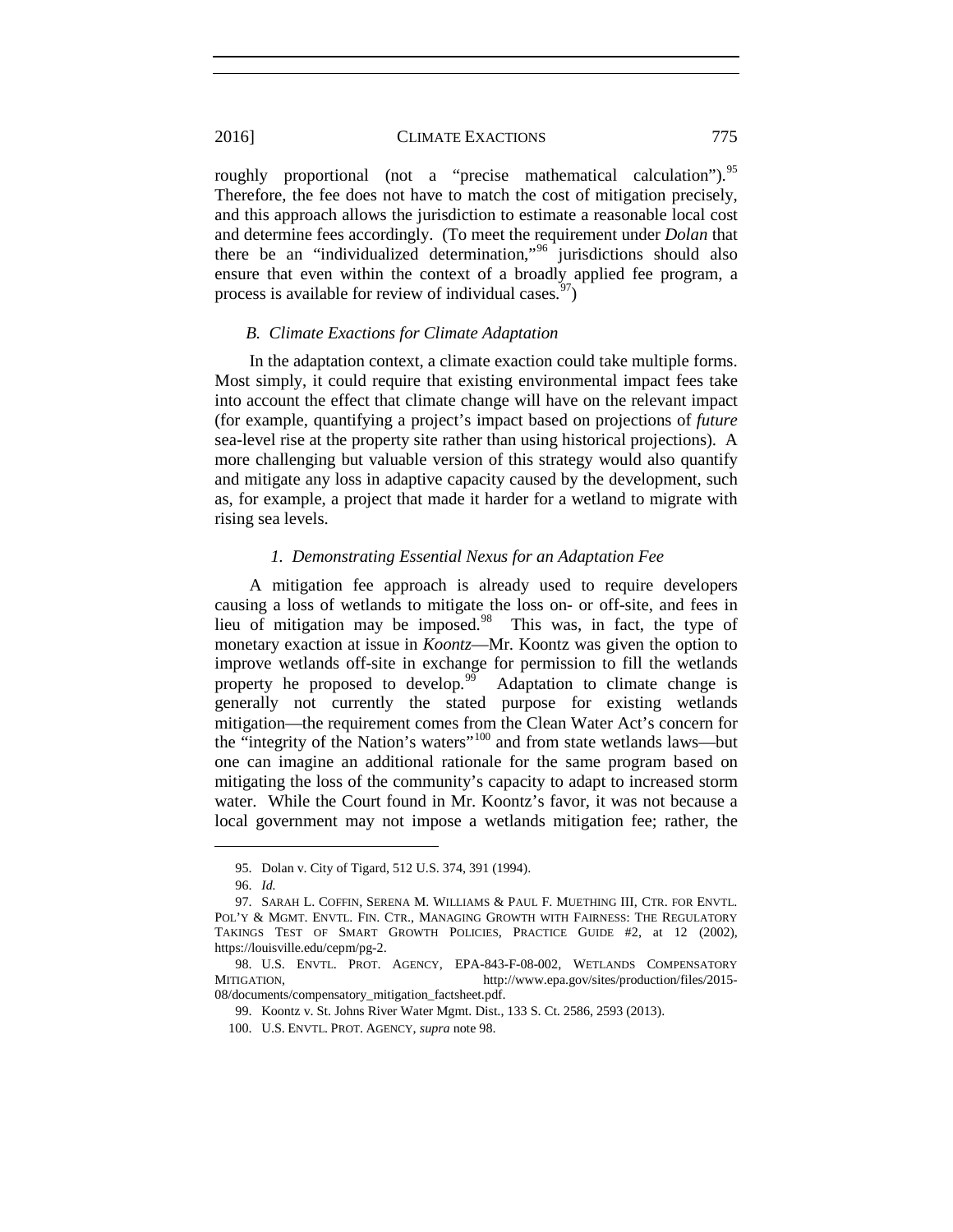Court wanted the jurisdiction to go through the exercise of applying constitutional takings tests to the condition it imposed.<sup>[101](#page-19-0)</sup> The strategy is valid as long as this demonstration is made, and it is not hard to imagine jurisdictions applying a similar fee for other measures designed to maintain a community's adaptive capacity by offsetting loss of capacity caused by a project with increased capacity close by. Development that decreases a community's resilience to climate change, for example, by removing shoreline protections from flooding or decreasing tree canopy that provides cooling, could be mitigated with activities elsewhere in the community that increase resilience to these impacts. The nexus between the impact and the fee spent to offset the impact seems clear.

#### *2. Demonstrating Rough Proportionality for an Adaptation Fee*

Quantifying a project's impact to demonstrate that a fee is roughly proportional may be more challenging—adaptive measures raise additional complications regarding timing and uncertainty of future projections. In California, the Coastal Commission already charges mitigation fees to offset the impacts of private seawalls on beaches. For example, owners of the Ocean Harbor House Condominium in Monterey, California requested a permit to build a 585-foot seawall to protect the complex.<sup>102</sup> As a condition of the permit, the Coastal Commission imposed a \$2.15 million beach impact fee and dedication of public beach access through a parking lot in the complex.<sup>103</sup> In this case, the Coastal Commission determined the In this case, the Coastal Commission determined the amount of the beach fee by calculating the *historical* rate of erosion at the site, and the estimated recreational value of the beach that would be lost because of impacts to the beach caused by the seawall.<sup>[104](#page-19-3)</sup> The court upheld this fee, holding that it passed both the *Nollan* essential nexus test and the *Dolan* rough proportionality test.<sup>[105](#page-19-4)</sup>

In an adaptation context, however, regulators may need to reconsider how they calculate the beach fee in the following ways:

(1) Erosion rates are likely to increase as sea levels rise, so regulators may need to project *future* erosion rates over the life of the project to adequately mitigate the impacts.

(2) In addition to recreational benefits, beaches and natural shorelines provide important flood risk reduction benefits that will become

<sup>101.</sup> *Koontz*, 133 S. Ct. at 2597–98.

<span id="page-19-4"></span><span id="page-19-3"></span><span id="page-19-2"></span><span id="page-19-1"></span><span id="page-19-0"></span><sup>102.</sup> Ocean Harbor House Homeowners Ass'n v. Cal. Coastal Comm'n, 77 Cal. Rptr. 3d 432, 43 (Cal. Ct. App. 2008).

<sup>103.</sup> *Id.* at 439.

<sup>104.</sup> *Id.* at 437.

<sup>105.</sup> *Id.* at 450.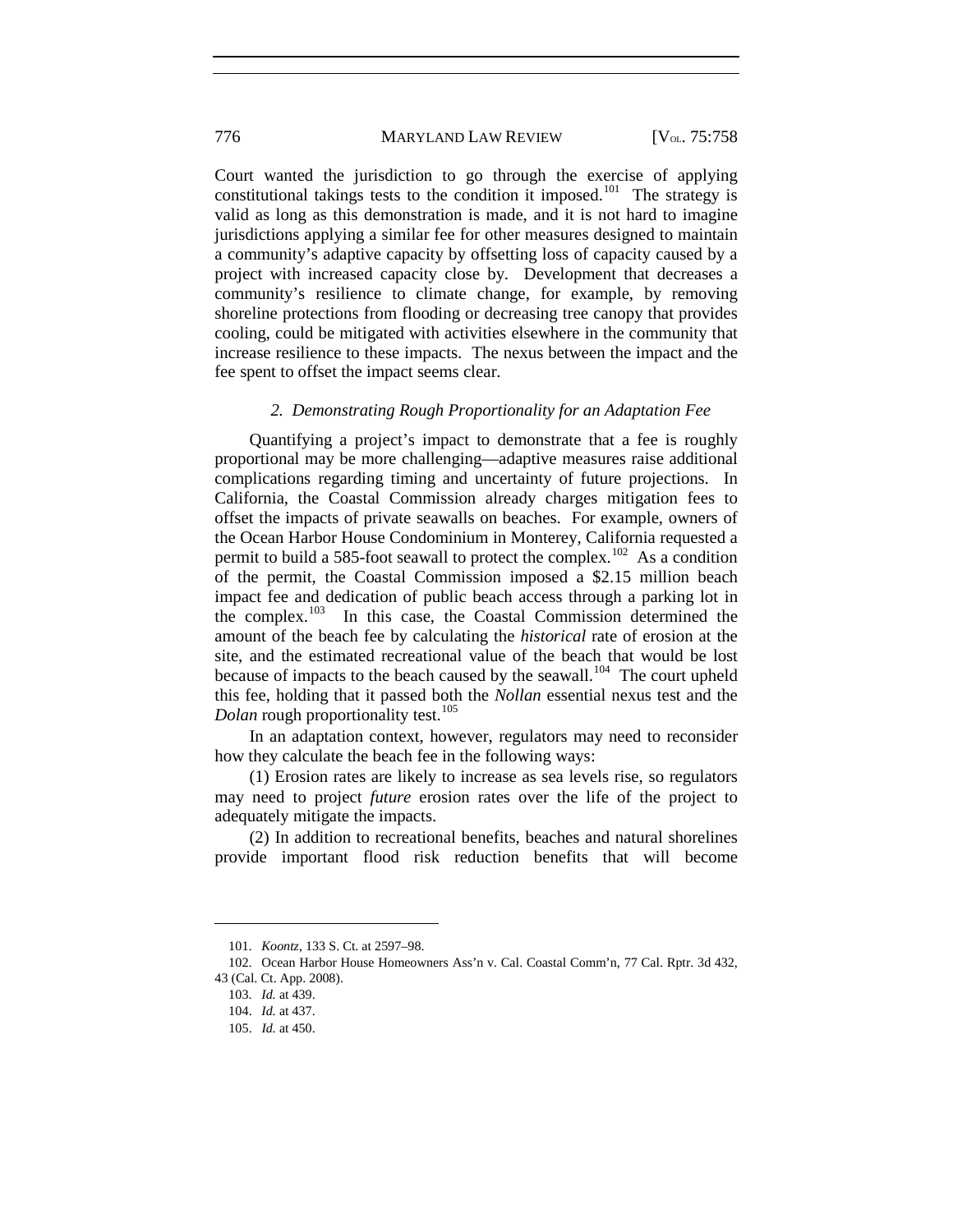increasingly important to communities as the climate changes.<sup>[106](#page-20-0)</sup> These natural resources will be increasingly degraded over time as sea levels rise. Where we put development in the way, these resources will be unable to migrate inland and keep pace with rising seas and those will be gradually eroded and lost.

Regulators should account for ways that climate change will affect the currently calculated impacts (e.g., recreation) of a development in the future, as well as how the project may exacerbate future risks of climate change impacts to neighboring properties. As this example shows, rough proportionality for adaptation, (which is inherently forward-looking), may require more of a risk-mitigation analysis, which may be harder to calculate and monetize than GHG emissions are. There is work to be done to improve current tools and methodologies—for example, regulators will need a scientifically sound analysis of how sea-level rise may affect erosion rates over time—but the science in these areas is constantly progressing, and unfortunately, we learn more about the value of avoiding risk each time we see more damage from storms and sea-level rise. In any event, the amount of an adaptation fee probably should be discounted to reflect that it addresses climate harms that will occur at an uncertain time in the future. Finally, as in the emissions discussion above, the requirement is only that the jurisdiction demonstrate *rough* proportionality, not a precise mathematical calculation.

# IV. ADDRESSING CRITIQUES

We can anticipate some concerns about our proposal for climate exactions. An immediate objection may be that such exactions would unduly raise the costs of housing. The economics of exactions are complex, but they do not always raise the cost of housing. When the measure of an exaction is known to a developer before initiating a project, both logic and empirical evidence suggest that, in general, the landowners will bear the costs of the exaction because developers will pay the landowners less for their land.[107](#page-20-1) Lower prices for land may decrease the amount of land available for development. But given that development of such a parcel will impose costs on all from GHG emissions or weakened resilience, it seems both efficient and fair for the exaction to discourage development of the site.

In some circumstances, the costs of an exaction likely will be passed on to purchasers in the form of higher real estate prices.<sup>[108](#page-20-2)</sup> How one may

<span id="page-20-0"></span><sup>106.</sup> Florida recently enacted legislation authorizing local governments to consider sea-level rise in their coastal management planning. FLA. ST. ANN. § 163.3178 (West 2015).

<span id="page-20-2"></span><span id="page-20-1"></span><sup>107.</sup> *See* Vicki Been, *Impact Fees and Housing Affordability*, 8 CITYSCAPE: A J. OF POL'Y DEV. & RES. 139, 153 (2005).

<sup>108.</sup> *See* Rosenberg, *supra* note [35,](#page-7-5) at 211.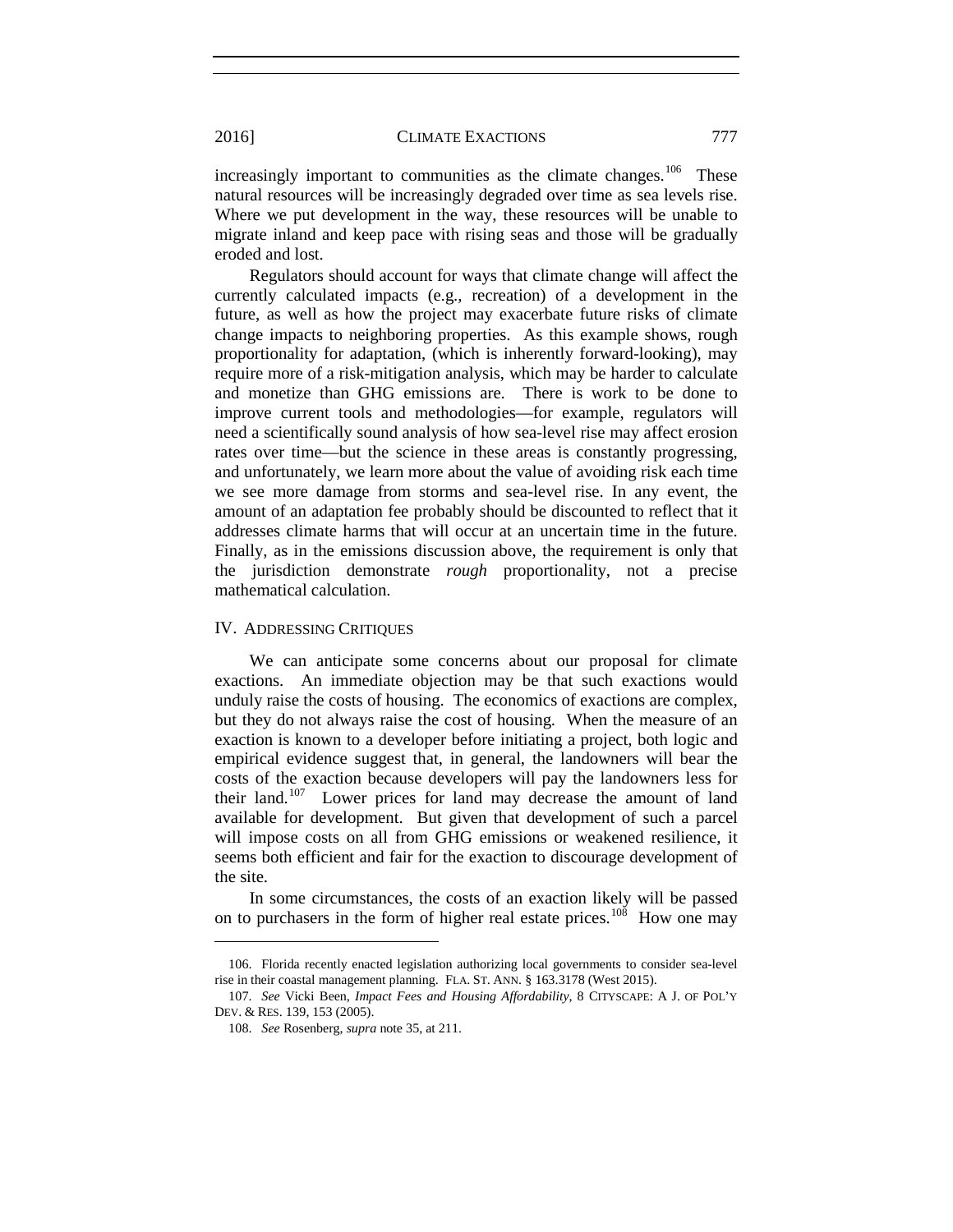evaluate this should vary, depending on whether or not the expenditures made with the exacted funds benefit the specific site upon which the exaction is imposed. If the expenditure does benefit the site, the higher price paid will be appropriate because the development will be more valuable due to the added public infrastructure. Thus, for example, if the municipality funds a new zero-emission bus line to serve the burdened site, the value of a home on that site will increase along with its price. However, if the municipality funds the bus line elsewhere within the jurisdiction, perhaps because it can serve more people there, then the cost of the burdened parcel will rise without any increase in value, discouraging development at that site. But this seems justified (assuming that the expenditure choice was made for good reasons, such as too little density near the burdened site), because climate policy justifies discouraging development at a site that will create large new emissions. Providing the bus line in the denser part of the jurisdiction will make land and existing housing there more valuable and may encourage new development where climate impacts will be less.

Some may express concern that local governments are not the proper level of government to impose regulations directed at reducing GHG emissions from motor vehicles. Of course, the federal government has exclusive authority to regulate emissions from motor vehicles, with the notable statutory exception for California, and co-regulates emissions from power plants along with the states.<sup>[109](#page-21-0)</sup> But local land use regulations do not regulate tailpipe or building emissions or gas mileage. Rather, they are the chief tool available to reduce vehicle miles traveled, which has an obvious and independent effect on emissions. Moreover, local governments possess the initiative for providing transportation alternatives to automobiles, through providing bicycle and pedestrian options and developing public transit (even if federal funding is often necessary), and they implement the building codes that drive the energy consumption of new buildings. In addition, preparing for the impacts of climate change is an inherently local concern, as sea-level rise, increased storms, or urban heat will affect each jurisdiction according to its own location and presence of features to mitigate these effects. There seems to be no reasonable argument that climate exactions or other land use regulations aimed at reducing emissions or responding to the impacts of climate change are preempted by federal law.<sup>110</sup> On the contrary, the Supreme Court has often stated that land use

<sup>109.</sup> 42 U.S.C. §§ 7411, 7543 (2012).

<span id="page-21-1"></span><span id="page-21-0"></span><sup>110.</sup> In *American Electric Power Co. v. Connecticut*, the United States Supreme Court held "that the Clean Air Act and the EPA actions it authorizes displace any federal common law right to seek abatement of carbon-dioxide emissions from fossil-fuel fired power plants." 131 S. Ct. 2527, 2537 (2011). Although the Court did not address whether the Clean Air Act also preempts state claims based on GHG emissions, *id.* at 2540, other courts have held that it does not. *E.g.*, Bell v. Cheswick Generating Station, 734 F.3d 188, 190 (3d Cir. 2013). But even if the Clean Air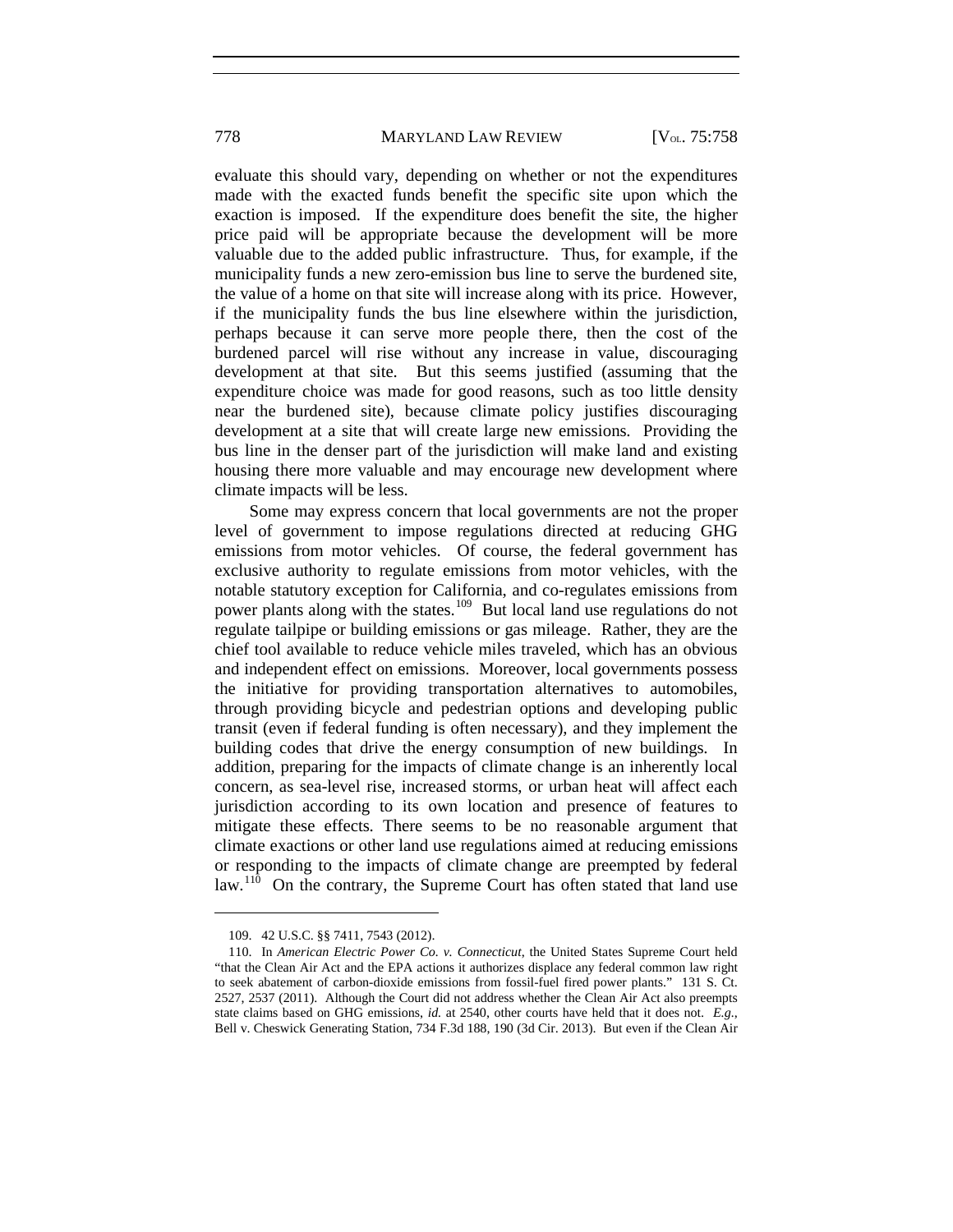regulation is primarily entrusted to state and local governments and has even read federal authority narrowly to preserve local authority.<sup>[111](#page-22-0)</sup>

Similarly, the reality that climate change is a planetary problem, meaning that local emissions contribute to harm globally, should not preclude local efforts to reduce local emissions. Local emissions contribute to aggregate global emissions, which impose both global and local harms. Local governments have jurisdiction over local land development; no global entity can address emissions from such local development. Climate exactions do not attempt to regulate any economic activity outside of the regulating jurisdiction; for example, they neither discriminate against nor burden interstate commerce.<sup>112</sup>

Emissions reductions achieved by one local government can become pointless if other localities continue to grow emissions at historic levels. Nonetheless, localities are the chief governments that can reduce emissions from land use patterns. Fragmentation of land use authority is a familiar problem creating many inefficiencies; climate exactions would not pose a unique challenge. Local government initiatives such as climate exactions may even lead to broader collaboration on difficult climate problems, because local governments motivated to address climate issues will not place themselves at a short-term comparative economic disadvantage if acting in concert with other localities. In addition, coordination of climate land use regulations within metropolitan regions, among states, and even internationally could create a more efficient regulatory structure with greater benefits. For example, concern about climate change has led to novel efforts among states and localities to coordinate land use and other policies to adapt to climate change and effect greater reductions of

Act does preempt state and federal tort claims against power plants, the scope of the Act's preemption would not reach local land use regulations, because the Clean Air Act only preempts state action to the extent that the EPA is regulating at the national level. Current EPA GHG regulations under the CAA address vehicle tailpipe emission rates and power plant emission rates, not land-use patterns that lead to greater use of fuels. In contrast, other state actions have been expressly preempted by the Clean Air Act. For example, states are prevented from adopting or attempting to enforce standards relating to the control of emissions from new motor vehicles or new motor vehicle engines, 42 U.S.C. § 7543(a), although even in this case, the Act also explicitly allows the state of California to seek a waiver to this provision, 42 U.S.C. § 7543(b), and allows other states to adopt California's standards. 42 U.S.C. § 7507.

<span id="page-22-0"></span><sup>111.</sup> *See, e.g.*, Solid Waste Agency of N. Cook Cty. v. U.S. Army Corps of Eng'rs, 531 U.S. 159, 174 (2001) (finding that construction of Clean Water Act to permit federal jurisdiction over abandoned sand and gravel pit "would result in a significant impingement of the States' traditional and primary power over land and water use"); Hess v. Port Auth. Trans–Hudson Corp., 513 U.S. 30, 44 (1994).

<span id="page-22-1"></span><sup>112.</sup> *Cf.* Rocky Mountain Farmers Union v. Corey, 730 F.3d 1070, 1107 (9th Cir. 2013), *cert. denied*, 134 S. Ct. 2875 (2014) (finding that California low carbon fuel standard does not discriminate against interstate commerce).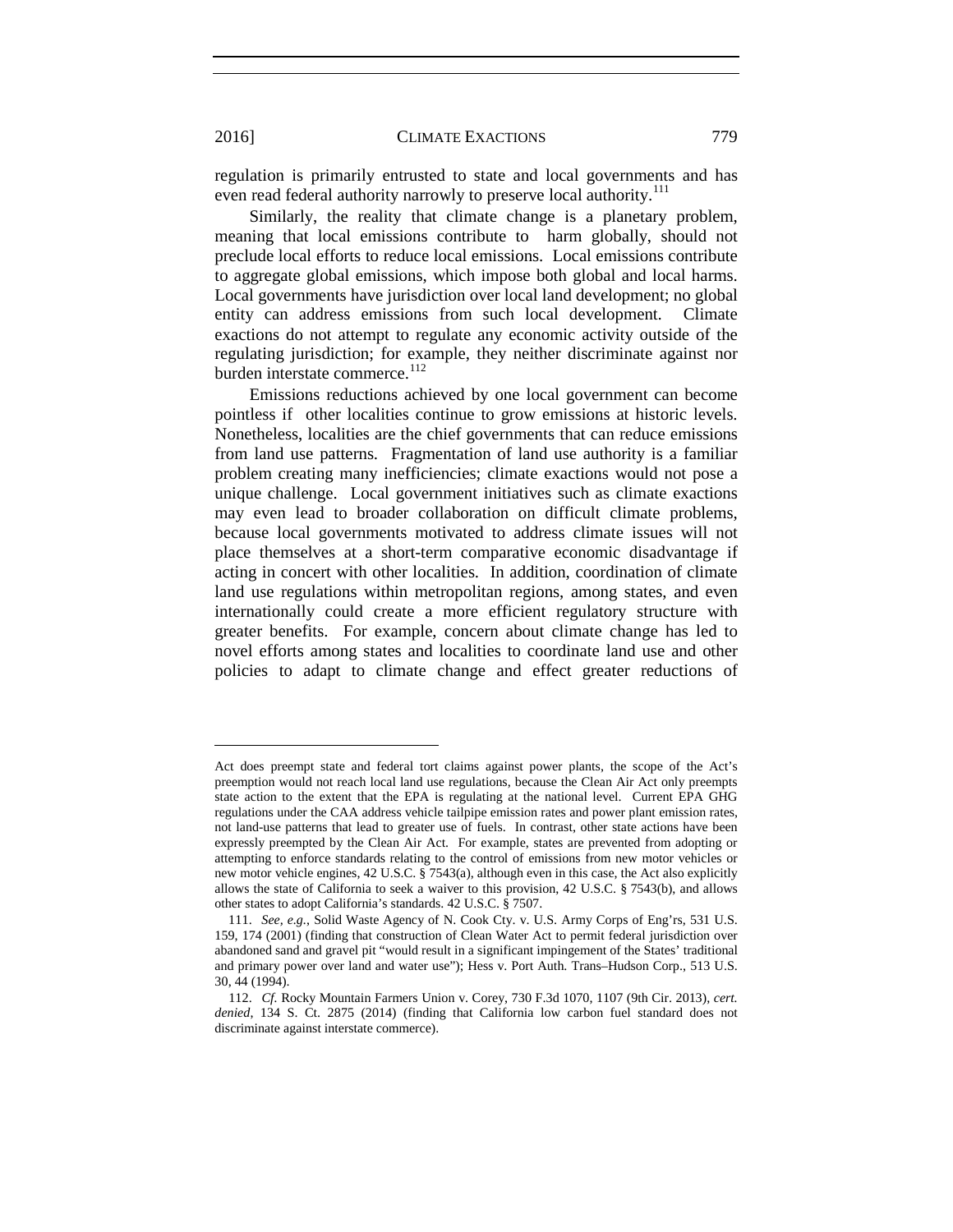GHGs.[113](#page-23-0) Successful climate policy measures often bubble up from lower levels of government rather than emerge from top down directives.<sup>[114](#page-23-1)</sup>

An environmentalist may complain that climate exactions are an inadequate response to climate problems because they permit new developments even when they exacerbate emissions and weaken resiliency so long as the developer can pay the fee. But climate exactions achieve what economists have long advocated—putting a price on carbon.<sup>[115](#page-23-2)</sup> Thus, climate exactions should discourage developments where the welfare benefits from development fail to exceed the social costs of climate harms, so long as the costs of the new developments are accurately calculated—a serious issue, which we address below. This balancing of costs and benefits is likely to be more politically sustainable than an outright prohibition of categories of development, because it acknowledges that other values sometimes will outweigh climate concerns. Importantly, when development does occur, payment of the exaction will provide the government with funds that can be used to mitigate climate harms. For example, a local government can spend the proceeds of a climate exaction on public transit, which can permanently reduce the community's overall carbon emissions, or on coastal lands, permitting wetlands or beaches to migrate inland with sea-level rise.

# V. CALIFORNIA: A COMPELLING CANDIDATE FOR CLIMATE EXACTIONS

In addition to the constitutional permissibility of climate exactions, a key question is whether a jurisdiction has the legal and technical capacity to undertake this approach. Some recent developments may enhance such capacity. Environmental protection statutes at the state and federal level look likely to provide tools for a jurisdiction to impose a GHG mitigation fee.[116](#page-23-3) For example, the National Environmental Policy Act ("NEPA") requires all federal agencies to assess the environmental impacts of major

<span id="page-23-0"></span><sup>113.</sup> *See, e.g.*, SOUTHEAST FLORIDA REGIONAL CLIMATE CHANGE COMPACT, http://www.southeastfloridaclimatecompact.org/; TRANSPORTATION AND CLIMATE INITIATIVE OF THE NORTHEAST AND MID-ATLANTIC STATES, http://www.transportationandclimate.org (last visited Jan. 31. 2016).

<span id="page-23-1"></span><sup>114.</sup> For example, efforts to enact comprehensive climate legislation in the U.S. Congress did not succeed, and current federal vehicle GHG standards build on standards established by California and followed by other states under § 177 of the Clean Air Act; likewise, the Clean Power Plan recently finalized by the EPA builds on existing state-level limits on emissions from power plants.

<span id="page-23-2"></span><sup>115.</sup> In 1997, 2500 economists, including Kenneth Arrow, William Nordhaus, and Joseph Stigletz, endorsed a statement calling for a mechanism to put a price on carbon to address climate change. *The Economists' Statement on Climate Change, Redefining Progress*, http://rprogress.org/publications/1997/econstatement.htm (last visited Jan. 31, 2016).

<span id="page-23-3"></span><sup>116.</sup> *See, e.g.*, Michael B. Gerrard, *Climate Change and the Environmental Impact Review Process*, 22 NAT. RES. & ENV'T, Winter 2008, at 20, 24 (discussing the extent to which state and federal environmental reviews consider climate change in their analyses).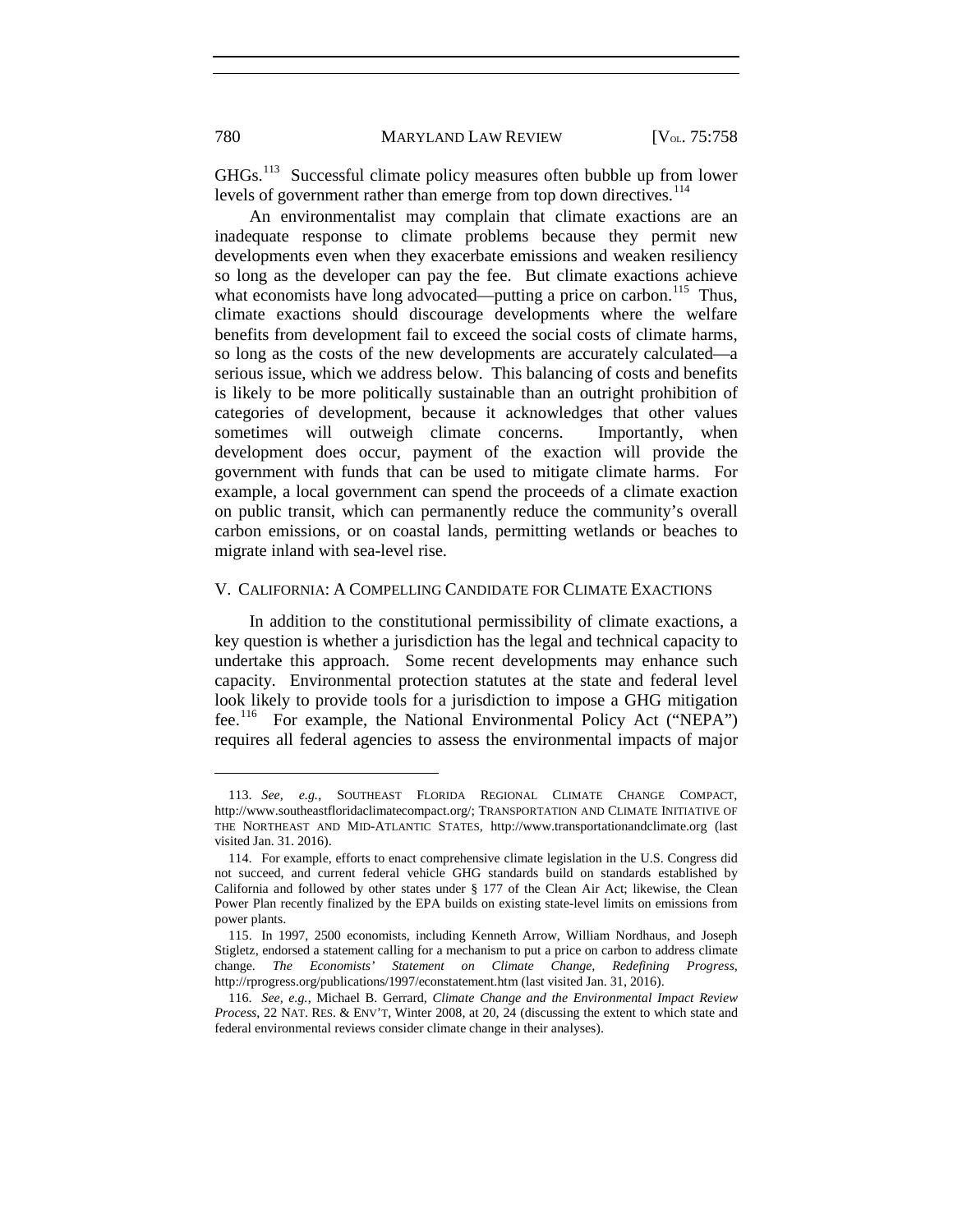federal actions significantly affecting the environment, $117$  and this includes local transportation projects that receive federal funding or permits.<sup>118</sup> In 2010, the White House Council on Environmental Quality released draft guidance for incorporating GHG emissions and climate change impacts into the NEPA analysis and evaluating options for mitigating the impacts, $119$ updated in 2014 to incorporate federal land and resource management activities.<sup>[120](#page-24-3)</sup> Their finalization would begin to standardize assessment of the emissions and climate impacts of federal (or federally funded) projects, and may give localities translatable tools for quantifying and mitigating emissions. In addition, some state environmental policy acts also incorporate climate change explicitly,  $121$  and perhaps these states are well suited to taking the first steps toward local development policies to reduce emissions.

The State of California might be an excellent place to explore climate exactions, for a number of reasons. First, California is one of the states with its own state-level environmental protection statute (the California Environmental Quality Act, or "CEQA").<sup>122</sup> CEQA does not independently authorize a jurisdiction to impose exactions on developers, but it does provide that:

[a] lead agency for a project has authority to require feasible changes in any or all activities involved in the project in order to substantially lessen or avoid significant effects on the environment, consistent with applicable constitutional requirements such as the 'nexus' and 'rough proportionality' standards established by case law.<sup>[123](#page-24-6)</sup>

Most importantly, in 2007, California passed legislation requiring the governor's office to develop guidelines for the incorporation of GHGs into CEQA analyses.<sup>[124](#page-24-7)</sup> Regulations followed in 2009, and include a number of

<sup>117.</sup> National Envtl. Policy Act of 1969, 42 U.S.C. §§ 4321–4370 (2012).

<sup>118.</sup> 40 C.F.R. § 1508.18 (2015).

<span id="page-24-2"></span><span id="page-24-1"></span><span id="page-24-0"></span><sup>119.</sup> Consideration of the Effects of Climate Change and Greenhouse Gas Emissions, 75 Fed. Reg. 8046 (Feb. 18, 2010).

<span id="page-24-3"></span><sup>120.</sup> COUNCIL ON ENVTL. QUALITY, GUIDANCE: FEDERAL DEPARTMENTS AND AGENCIES ON CONSIDERATION OF GREENHOUSE GAS EMISSIONS AND THE EFFECTS OF CLIMATE CHANGE IN NEPA REVIEWS (Dec. 24, 2014), http://www.regulations.gov/#!documentDetail;D=CEQ-2014- 0004-0001.

<span id="page-24-4"></span><sup>121.</sup> *EIA Guidelines for Assessing the Impact of a Project on Climate Change*, SABIN CENTER FOR CLIMATE CHANGE LAW, http://web.law.columbia.edu/climate-change/resources/nepa-andstate-nepa-eis-resource-center/environmental-assessment-protocols-consideration-climatechange#State Guidelines (last visited Jan. 31, 2016).

<sup>122.</sup> *See* CAL. PUB. RES. CODE §§ 21000–165 (West 2007).

<sup>123.</sup> CAL. CODE REGS. tit. 14, § 15041(a) (2015).

<span id="page-24-7"></span><span id="page-24-6"></span><span id="page-24-5"></span><sup>124.</sup> S.B. 97, 2007 Leg., 2007–08 Sess. (Cal. 2007), http://www.leginfo.ca.gov/pub/07- 08/bill/sen/sb\_0051-0100/sb\_97\_bill\_20070824\_chaptered.pdf.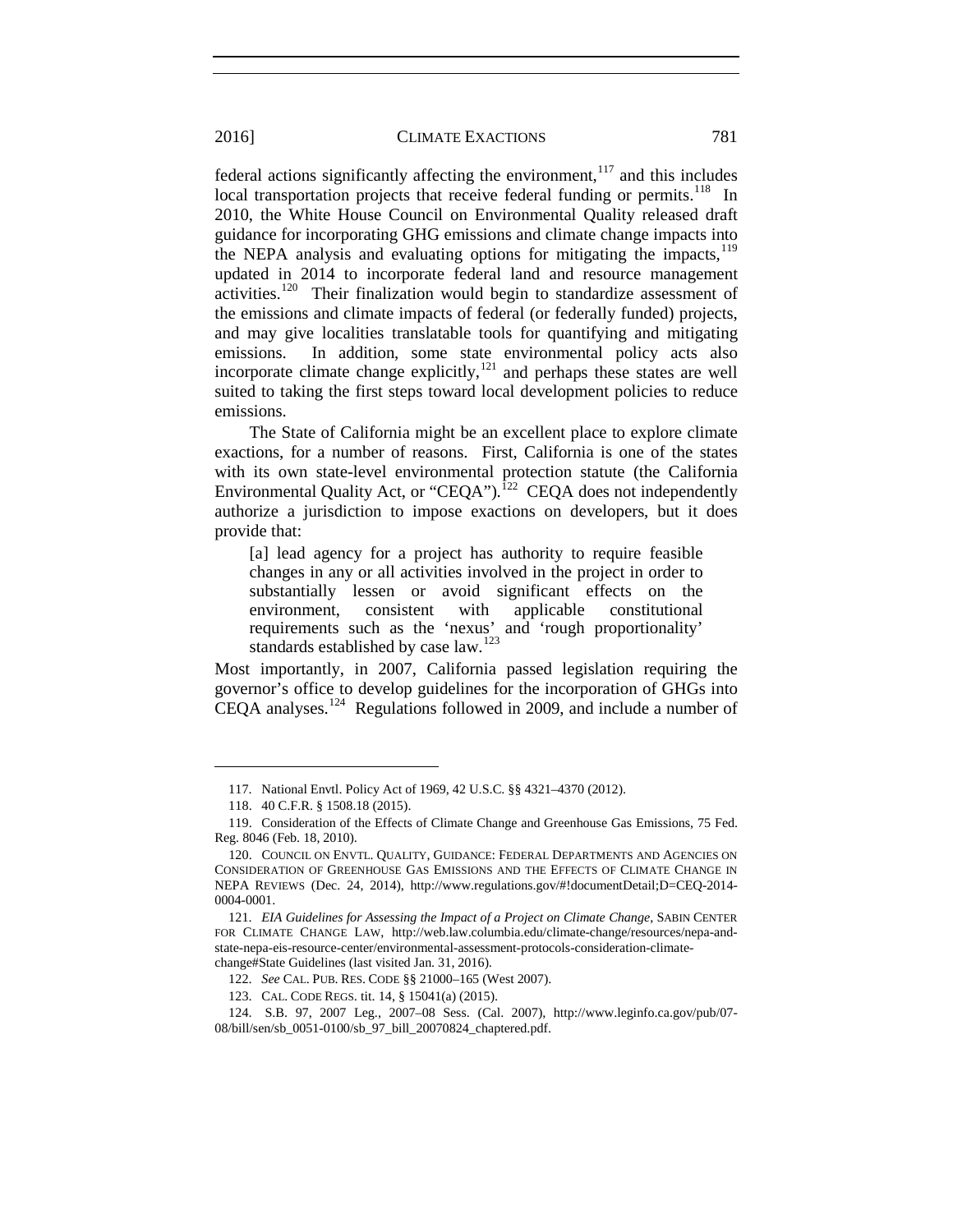relevant provisions.<sup>[125](#page-25-0)</sup> California agencies must analyze the GHG emissions of proposed projects and reach a conclusion regarding the significance of those emissions.<sup>[126](#page-25-1)</sup> The analysis must include the project's potential energy use, including transportation-related energy, and ways to reduce energy demand, including through the use of efficient transportation alternatives;<sup>[127](#page-25-2)</sup> agencies also must consider potential mitigation measures to reduce those emissions.<sup>[128](#page-25-3)</sup> Agencies may streamline the analysis by using a programmatic GHG emissions reduction plan.[129](#page-25-4) A GHG mitigation fee would be well aligned with this direction to consider mitigation measures, particularly if the fee were included in a local climate action plan, allowing for streamlining of the CEQA analysis. Likewise, California's Coastal Commission has led the way in attempts to mitigate the environmental impact of development on the coast, using strategies like monetary exactions, as with the beach impact fee example discussed above.<sup>[130](#page-25-5)</sup> California has extensive experience with development impact fees, guided since 1987 by the state's Mitigation Fee Act, which identifies the legal requirements of fees.<sup>[131](#page-25-6)</sup>

Second, California has a particularly acute local government funding challenge. Proposition  $13$ ,<sup>[132](#page-25-7)</sup> enacted in 1978, drastically limited the property tax that local governments collect on properties, increasing jurisdictions' dependence on other sources of revenue, including development fees.<sup>[133](#page-25-8)</sup> This leads the state to consider sources of revenue that others may not. In 2014, California's then-Senate majority leader proposed a carbon tax on transportation fuels, $134$  although he later shifted the proposal to focus instead on revenue from the state's GHG cap-and-trade program.<sup>135</sup> The GHG mitigation fee would create a new funding source for emissions reduction or climate adaptation projects.

 $\overline{a}$ 

132. CAL. CONST. art. 13A.

<span id="page-25-3"></span><span id="page-25-2"></span><span id="page-25-1"></span><span id="page-25-0"></span><sup>125.</sup> *CEQA and Climate Change*, GOVERNOR'S OFFICE OF PLANNING & RES., http://www.opr.ca.gov/s\_ceqaandclimatechange.php (last visited Dec. 23, 2015).

<sup>126.</sup> CAL. CODE REGS. tit. 14, § 15064.4 (2015).

<sup>127.</sup> CAL. CODE REGS. tit. 14, app. F.

<sup>128.</sup> CAL. CODE REGS. tit. 14, § 15126.4(c).

<sup>129.</sup> CAL. CODE REGS. tit. 14, § 15183.5(b).

<sup>130.</sup> *See supra* Part III.D.3.

<sup>131.</sup> *See* CAL. GOV'T CODE §§ 66000–08 (West 2009).

<span id="page-25-8"></span><span id="page-25-7"></span><span id="page-25-6"></span><span id="page-25-5"></span><span id="page-25-4"></span><sup>133.</sup> *See, e.g.*, JEFFREY I. CHAPMAN, PUB. POL'Y INST. OF CAL., PROPOSITION 13: SOME UNINTENDED CONSEQUENCES 11 (1998) (discussing the "fiscalization of land use"), http://www.ppic.org/content/pubs/op/OP\_998JCOP.pdf.

<span id="page-25-9"></span><sup>134.</sup> Marc Lifsher, *State Senate Leader Proposes 'Carbon Tax' on Motor Vehicle Fuels*, L.A. TIMES (Feb. 20, 2014), http://articles.latimes.com/2014/feb/20/business/la-fi-carbon-tax-proposal-20140221.

<span id="page-25-10"></span><sup>135.</sup> *Steinberg Backs Off 'Carbon Tax'*, ABC 10 (Apr. 14, 2014), http://www.news10.net/story/news/politics/2014/04/14/steinberg-backs-off-carbon-tax/7712703/.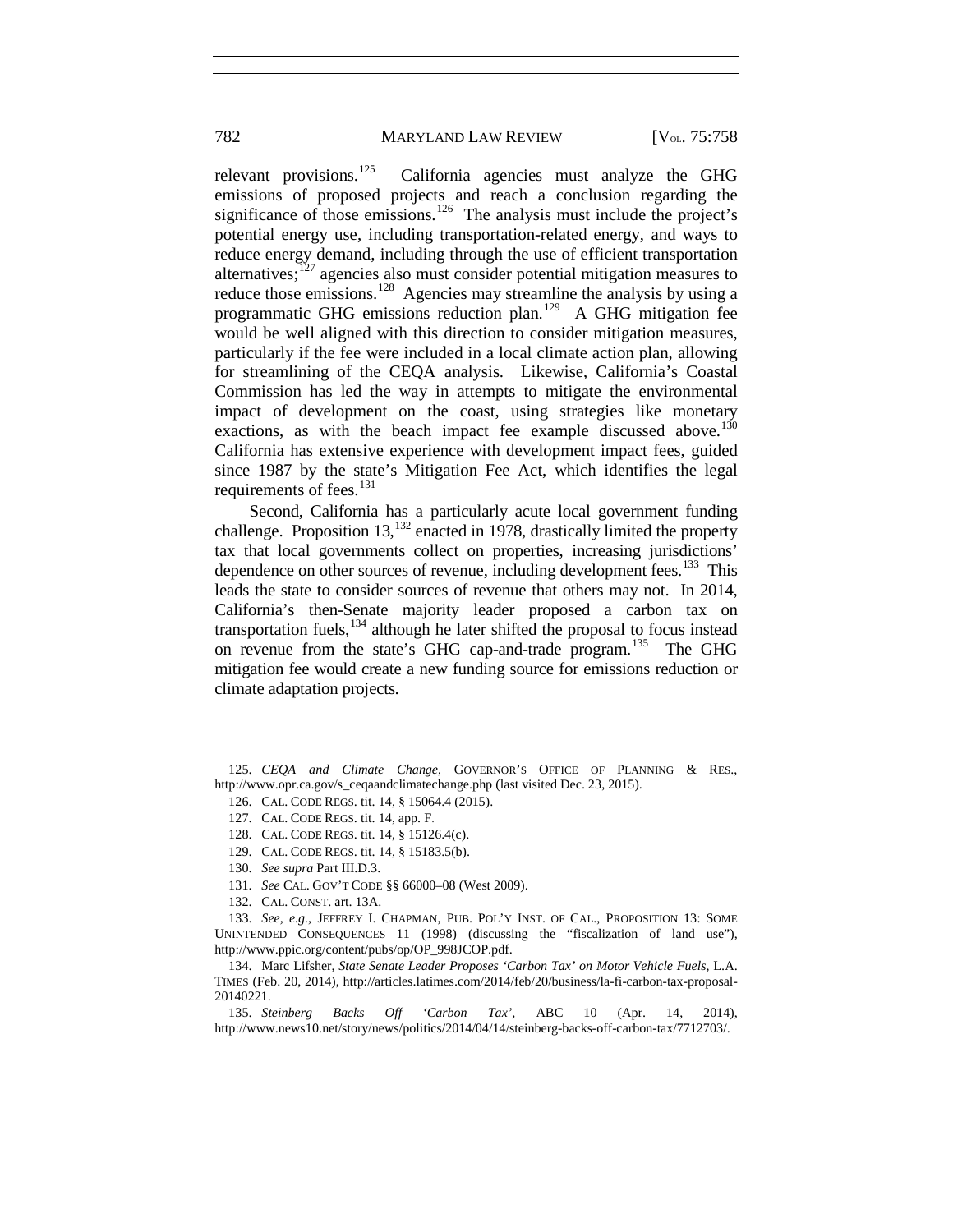Finally, California has already been a leader on the development of innovative laws and policies to address climate change.<sup>136</sup> It is the first state in the country to enact a cap on GHGs across all sectors of the economy.<sup>137</sup> It has also enacted a novel law known as S.B. 375, requiring the state to set regional targets for GHG reductions from passenger vehicles, and requiring metropolitan planning organizations to prepare a Sustainable Communities Strategy ("SCS") as part of their Regional Transportation Plans.<sup>[138](#page-26-2)</sup> The SCS must be adequate to meet the GHG reduction targets, if implemented, but there is no requirement to implement the plans.<sup>[139](#page-26-3)</sup> There are, however, incentives to encourage implementation, for example, providing developers relief from CEQA requirements if the project is consistent with the SCS.<sup>140</sup> S.B. 375 could also provide a framework for establishing GHG mitigation fees—a jurisdiction interested in the approach could incorporate the strategy into its SCS. The fee could, in turn, provide the mechanism to implement the plan and achieve the goals of S.B. 375, rather than stopping at the planning stage for lack of funding. At the same time, the approach would offer developers a streamlined approval process, thanks to the incentives provided in the legislation.

Another recently proposed state bill, S.B. 1, would have supported S.B. 375 by authorizing the creation of Sustainable Communities Investment Authorities and use of a strategy known as "tax increment financing" in defined Sustainable Communities Investment Areas.<sup>141</sup> The bill passed both houses of the state legislature, but met with considerable political opposition that characterized the bill as an attempt by the state to take land use decisions away from local governments, or by local governments to vest too much power in the hands of unelected Authority members.<sup>[142](#page-26-6)</sup> Governor Brown did not sign the bill, and he vetoed a similar

<span id="page-26-0"></span><sup>136.</sup> The political elements contributing to California's strong support for policies addressing climate change are analyzed insightfully in Eric Biber, *Cultivating a Green Political Climate: Lessons for Climate Change Policy from the Defeat of California's Proposition 23*, 66 VAND. L. REV. 399 (2013).

<span id="page-26-1"></span><sup>137.</sup> California Global Warming Solutions Act of 2006, A.B. 32, 2006 Leg., 2005-06 Sess. (Cal. 2006), http://www.leginfo.ca.gov/pub/05-06/bill/asm/ab\_0001- 0050/ab\_32\_bill\_20060927\_chaptered.pdf. For information on the Act's primacy, see Lampert, *supra* not[e 32,](#page-6-5) at 193.

<span id="page-26-3"></span><span id="page-26-2"></span><sup>138.</sup> Sustainable Communities and Climate Protection Act of 2008, S.B. 375, 2008 Leg., 2007-08 Sess. (Cal. 2008), http://www.leginfo.ca.gov/pub/07-08/bill/sen/sb\_0351- 0400/sb\_375\_bill\_20080930\_chaptered.pdf.

<span id="page-26-4"></span><sup>139.</sup> *Sustainable Communities*, CAL. ENVTL. PROT. AGENCY AIR RES. BD., http://www.arb.ca.gov/cc/sb375/sb375.htm (last visited Dec. 18, 2015).

<sup>140.</sup> *Id.*

<span id="page-26-5"></span><sup>141.</sup> Sustainable Communities Investment Authority Act, S.B. 1, 2013 Leg., 2013–14 Sess. (Cal. 2013), http://leginfo.legislature.ca.gov/faces/billTextClient.xhtml?bill\_id=201320140SB1.

<span id="page-26-6"></span><sup>142.</sup> *See, e.g*., Stephen Frank, *Senate Bill 1: Good Bye California Republic, Hello California 'Soviet Socialist' Republic or the 'CSSR' for Short*, AGENDA 21 RADIO (Aug. 12, 2013), http://agenda21radio.com/?p=697; Lawrence J. McQuillan, *Good News! SB 1 Dies (For Now)*,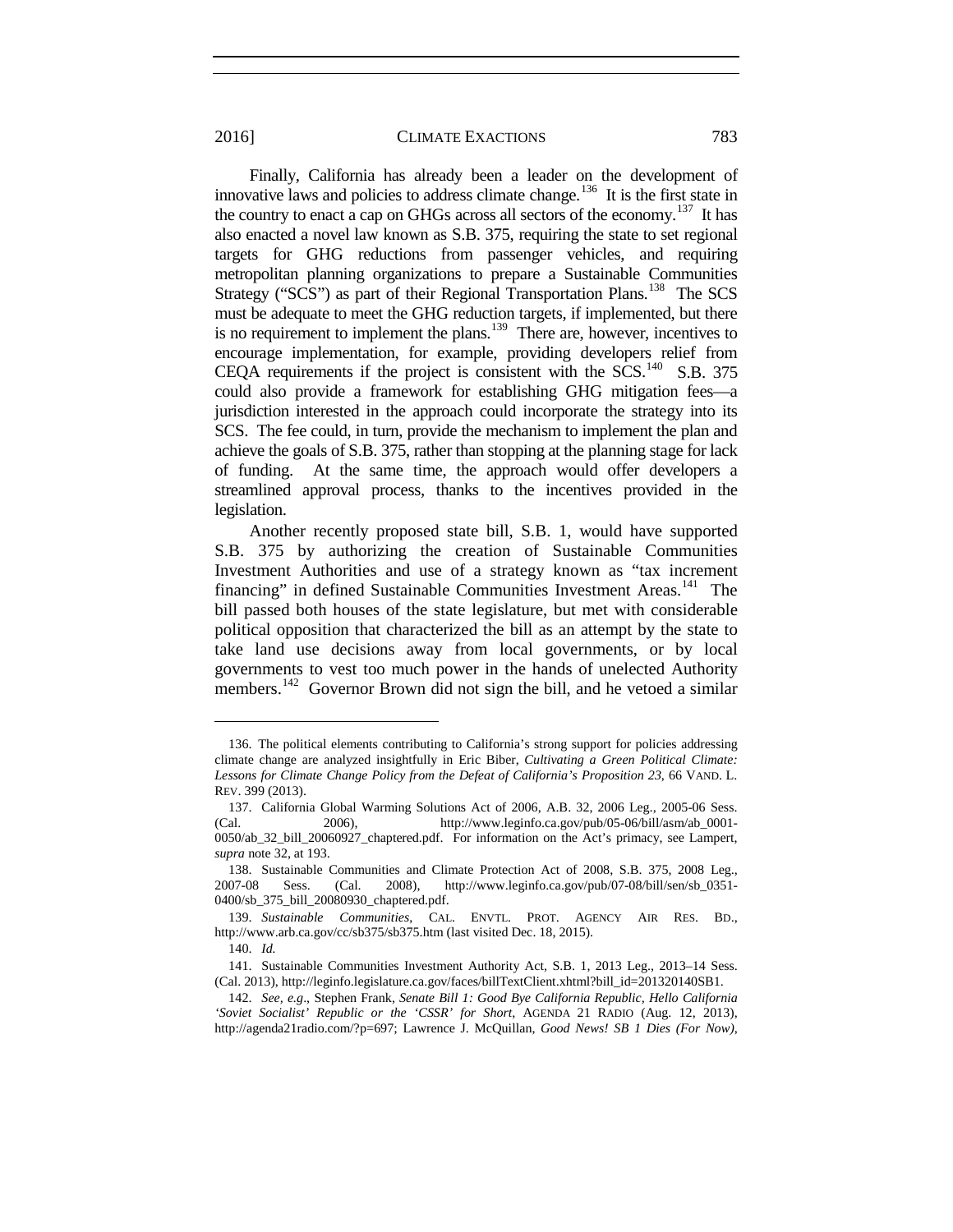version of the bill in 2012.<sup>[143](#page-27-0)</sup> Emissions mitigation fees would likely find their own political opposition just as S.B. 1 did, but they would remain in the hands of local officials and planners, which might make them more politically palatable than more state-driven approaches.

# VI. CONCLUSIONS

The imposition of fees on developers to mitigate GHG emissions offers several benefits to local governments concerned with meeting the *Nollan* and *Dolan* tests. First, contrary to concerns that applying these tests to monetary exactions would be an excessive burden, it may actually be easier to apply these tests to monetary fees (which have an explicit value) than to physical dedications of property, whose value may be harder to calculate and demonstrate as roughly proportional. Second, GHGs provide a convenient, consistent metric for which there are standard methodologies to calculate. Based on this analysis, there is no constitutional barrier to local governments imposing a fee on developments in order to mitigate GHG emissions.<sup>[144](#page-27-1)</sup> There may still be state-level restrictions or guidelines, as in California's Mitigation Fee Act, and a fee enabling act may be required. However, that does not mean that other barriers do not exist—for example, political opposition to fees or support for increased local development may weigh against the policy.

#### *A. Challenges*

 $\overline{a}$ 

In difficult economic times, jurisdictions are often wary of not being sufficiently welcoming of new development. Rather than imposing new fees, some jurisdictions are waiving or deferring existing impact fees as an economic development strategy.<sup>[145](#page-27-2)</sup> Political inertia is a factor as well, and

INDEP. INST., THE BEACON (Sept. 25, 2013, 5:26 PM), http://blog.independent.org/2013/09/25/good-news-sb-1-dies-for-now/.

<span id="page-27-0"></span><sup>143.</sup> Damien Newton, *Gov. Brown Could Sign Bill to Help Finance Sustainable Development in CA*, STREETSBLOG (Aug. 9, 2013), http://la.streetsblog.org/2013/08/09/gov-brown-couldsign-bill-to-help-finance-sustainable-development-inca/.

<span id="page-27-1"></span><sup>144.</sup> Another legal objection to climate exactions may be based on the judicial doctrine followed in some states that an expenditure of a monetary exaction must directly benefit the land charged for the impact fee. *See, e.g.*, Volusia Cty. v. Aberdeen at Ormond Beach, L.P., 760 So. 2d 126 (Fla. 2000). While these states apply the rule to impact fees for construction of public capital projects, they do not seem to apply the rule to monetary exactions designed to mitigate environmental harms. Even if they did, climate exactions to mitigate emissions do directly benefit residents of the burdened development as much as other residents of the jurisdiction. For exactions to address loss of adaptive resilience, however, the analysis might be more complicated, requiring the adaptation measures to benefit the burdened residents, so that, for example, investments in berms or other living shorelines features to increase the community's adaptive capacity would need to protect and serve the development, although not exclusively.

<span id="page-27-2"></span><sup>145.</sup> *See, e.g.*, *Development Impact Fee Deferral Program*, CITY OF ELK GROVE, http://www.elkgrovecity.org/city\_hall/departments\_divisions/economic\_development/incentive\_p rograms/development\_impact\_fee\_deferral\_program (last visited Dec. 18, 2015).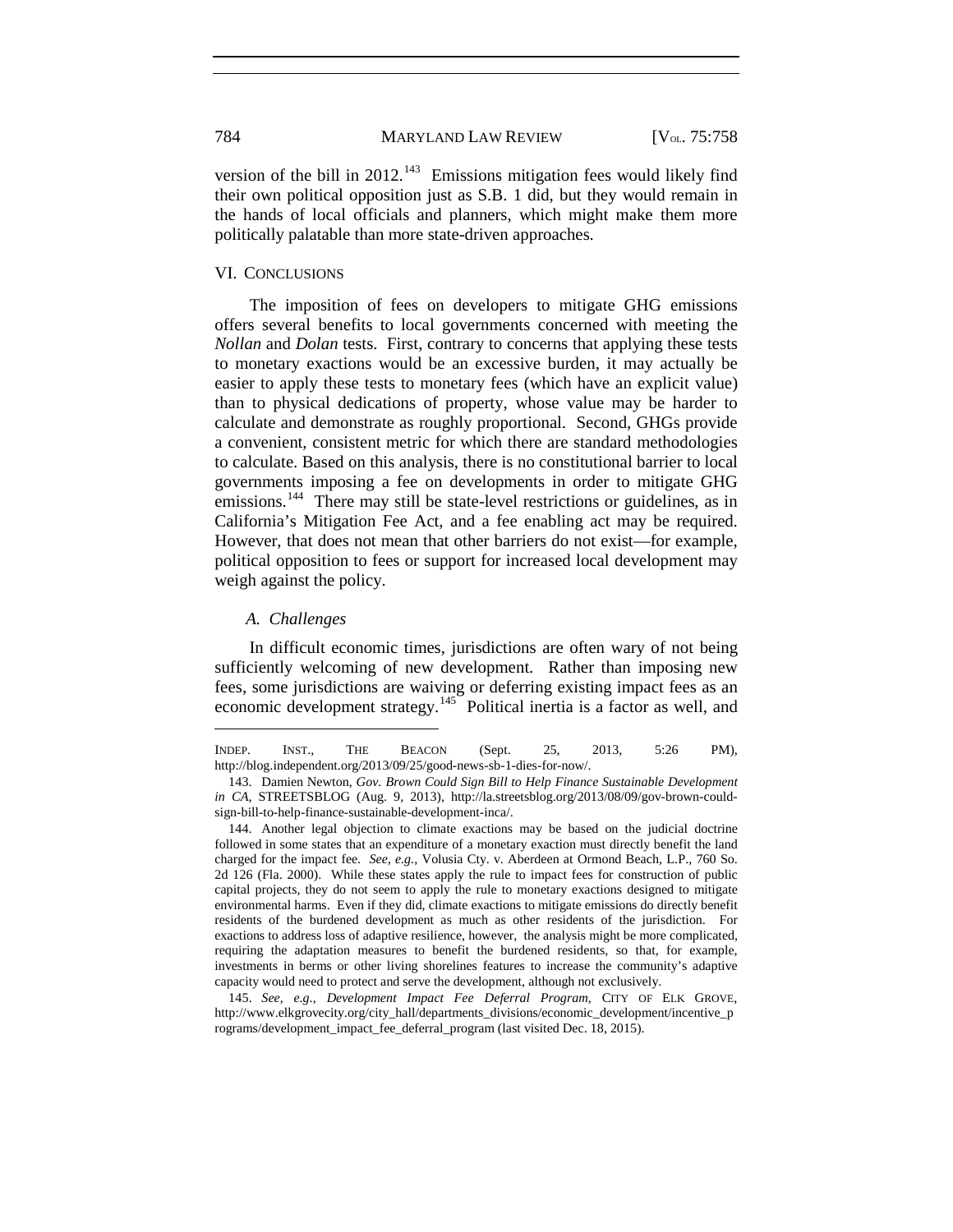the GHG mitigation fee idea is a relatively new one. Others have proposed greater use of impact fees to deal with environmental problems,  $146$  but the strategy is not in wide use, as it is for traffic mitigation. In addition, climate change itself is controversial. Although GHGs may provide a more transparent method for connecting new development to the need for alternative transportation infrastructure, it may be more expedient politically to stick with traffic impacts as the basis for the fee, if only to avoid a political battle over climate change.

# *B. Opportunities*

On the other hand, jurisdictions interested in adopting strategies to address GHG emissions should consider a mitigation fee placed on new development. It provides a source of funding for implementation of climate goals, and ties the cost for any given development only to the impact of that specific development. The funding aspect of this strategy is worth additional emphasis—to the extent that state and federal gasoline taxes fund transportation projects, those sources of funds are already inadequate to meet spending obligations, $147$  and will decline even further if climate change policies reduce GHG emissions by decreasing fuel consumption.<sup>[148](#page-28-2)</sup> Transportation departments are searching for alternative sources of revenue, but many of these (e.g., a fee on vehicle miles traveled) are also politically challenging.<sup>[149](#page-28-3)</sup> A GHG mitigation fee would put the power to manage GHGs—and to pay for them—in the hands of local governments.

There is no question that society must find a way to reduce GHG emissions in order to lessen the impact of climate change, and that engagement by all levels of government will be necessary. While federal and state governments may be best suited to address emissions from power plants or regulate vehicle fuel economy, land use strategies will have to be implemented at the local level, as they always are. There is good reason to get started on these strategies quickly: the latest report on mitigation measures from the

<span id="page-28-0"></span><sup>146.</sup> *See, e.g.*, James C. Nicholas & Julian Conrad Juergensmeyer, *Market Based Approaches to Environmental Preservation: To Environmental Mitigation Fees and Beyond*, 43 NAT. RES. J. 837, 846 (2003).

<span id="page-28-1"></span><sup>147.</sup> CONG. BUDGET OFF., THE HIGHWAY TRUST FUND AND THE TREATMENT OF SURFACE TRANSPORTATION PROGRAMS IN THE FEDERAL BUDGET 5 (2014), https://www.cbo.gov/sites/default/files/113th-congress-2013-2014/reports/45416- TransportationScoring.pdf*.*

<span id="page-28-2"></span><sup>148.</sup> *See, e.g.*, Pacyniak et al., *Reducing Greenhouse Gas Emissions from Transportation: Opportunities in the Northeast and Mid-Atlantic,* GEORGETOWN CLIMATE CENTER 15 (2015). http://www.georgetownclimate.org/sites/www.georgetownclimate.org/files/GCC-Reducing\_GHG\_Emissions\_from\_Transportation-11.24.15.pdf.

<span id="page-28-3"></span><sup>149.</sup> *Road Pricing Defined: Vehicle-Miles Traveled (VMT) Fees*, U.S. DEP'T OF TRANSP. FED. HIGHWAY ADMIN.,

https://web.archive.org/web/20150908002219/https://www.fhwa.dot.gov/ipd/revenue/road\_pricin g/defined/vmt.aspx (last visited Dec. 18, 2015).